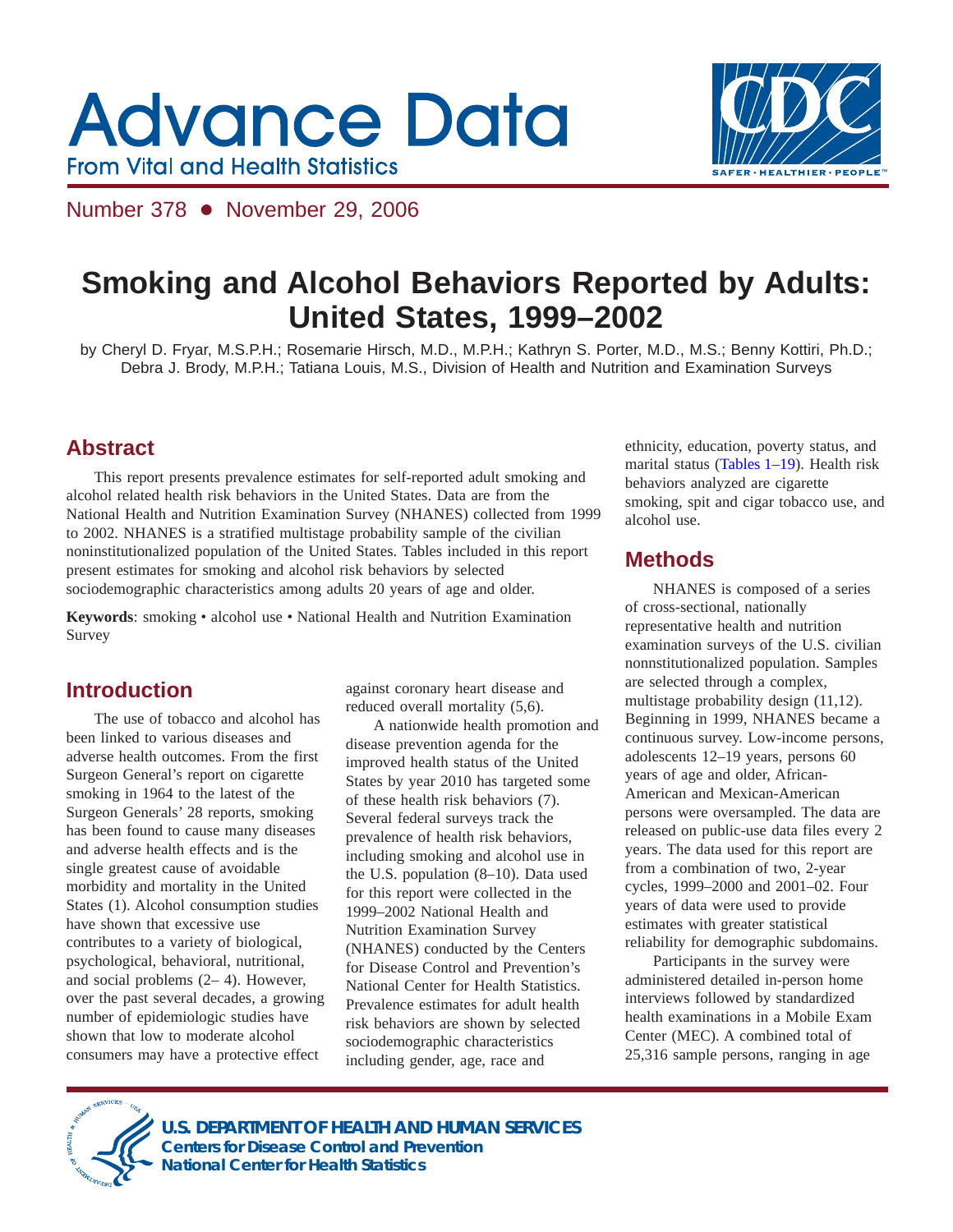from birth to 85 years and older, were eligible for the surveys in 1999–2002; of these, 21,004 (83.0%) were interviewed in the home and 19,759 (78%) had examinations at the MEC. Smoking and tobacco use information for adults 20 years of age and older (n=10,291) was collected during the household interview. Alcohol use information for adults 20 years and older (n=9,471) was collected at the MEC. Both the alcohol and smoking and tobacco interview data were collected using Computer-Assisted Personal Interview (CAPI) software.

Public-use data files and questions for each of these components can be found at the National Center for Health Statistics' NHANES website: http:// [www.cdc.gov/nchs/nhanes.htm.](http://www.cdc.gov/nchs/nhanes.htm) Definitions for smoking and alcohol risk behaviors used in this report can be found in the ''Technical Notes'' of this report.

### **Statistical Analysis**

Percentages and standard errors are presented for all adult health risk behaviors in this report. The standard errors of the percentages (or means) were estimated by Taylor Series Linearization (13), a method that incorporates the sample weights and accounts for the sample design. Four-year interview weights were applied to the smoking and tobacco use data and 4-year MEC weights were applied to the alcohol data in order to account for differential probabilities of selection, nonresponse, and noncoverage. A relative standard error (RSE) greater than 30% was used to identify unreliable estimates (11,12). The RSE is defined as the ratio of the standard error of the estimate divided by the estimate multiplied by 100. In the tables, an estimate with an RSE greater than 30% is identified with an asterisk (\*). No estimates had an RSE greater than 40%. Age adjustment was performed using the direct method, employing U.S. Census population estimates for the year 2000 (14). Smoking and alcohol use estimates were age adjusted using the age groups: 20–44 years; 45–64 years; and 65 years and older.

*T*-tests at the .05 significance level with no adjustments for multiple comparisons were used to assess significance of differences between point estimates. Terms such as ''more likely," "less likely," "was higher," "was lower," and "compared with" indicate a significant difference. Terms such as ''similar'' or ''no difference'' indicate that the statistics being compared were not statistically significant. Lack of comment regarding the difference between estimates does not mean that a significance test was performed and found to be not significant. All data analyses were performed using the statistical packages SAS version 9.1 (SAS Institute, Cary, NC) and SUDAAN version 9.0 (RTI, Research Triangle Park, NC).

### **Selected Highlights**

### **Cigarette smoking**

### **All adults:**

- In 1999–2002, 24% of U.S. adults 20 years and older were current smokers and 25% were former smokers [\(Table](#page-4-0) 1).
- Twenty percent of current smokers were daily smokers and 4% were nondaily smokers [\(Table](#page-7-0) 4).
- Fifty-eight percent of current smokers started smoking before the age of 18 years; and 21% of current smokers started smoking at age 21 years and older [\(Table](#page-10-0) 7).
- Current smokers smoked an average of 16 cigarettes per day [\(Table](#page-13-0) 10).
- The prevalence of cigar and spit tobacco use for adults was 2.5% and 2.4%, respectively [\(Table](#page-14-0) 11).

### **Age:**

- + Adults 65 years and older and adults 45–64 years were more likely to be former smokers than other age groups (40% and 33%, respectively) [\(Table](#page-4-0) 1).
- Younger people were more likely to have never smoked but were still more likely to be current smokers [\(Table](#page-4-0) 1).
- Younger adults were more likely to be nondaily smokers than older adults [\(Table](#page-7-0) 4).

### **Gender:**

- The percentage of current and former smokers was higher for men than women [\(Tables](#page-5-0) 2[,3\).](#page-6-0)
- A higher percentage of women started smoking at 21 years and older than men (26% and 18%, respectively) [\(Tables](#page-11-0) 8[,9\).](#page-12-0)

### **Race and ethnicity:**

- The percentage who never smoked was higher for non-Hispanic black and Mexican-American persons (57%) than non-Hispanic white persons (48%), and non-Hispanic black persons had the lowest percentage of former smokers (16%) [\(Table](#page-4-0) 1).
- Approximately 60% of non-Hispanic white persons first started smoking before the age of 18 years while 50% of non-Hispanic black and Mexican-American persons first started to smoke before the age of 18 years [\(Table](#page-10-0) 7).
- $\bullet$  On average, non-Hispanic white persons smoked more cigarettes per day (17.7) than Mexican American and non-Hispanic black persons (8.5 and 11.9, respectively) [\(Table](#page-13-0) 10).
- $\bullet$  Mexican-American persons were less likely to smoke cigars than either non-Hispanic black or non-Hispanic white persons [\(Table](#page-14-0) 11).
- $\bullet$  Non-Hispanic white persons (3.1%) had a higher prevalence of snuff and chewing tobacco use than Mexican American persons (0.9%) [\(Table](#page-14-0) 11).

### **Education:**

- Adults with more than a high school education were less likely (16.8%) to be current smokers than those with less education (36% for less than high school education; 31% for high school education) [\(Table](#page-4-0) 1).
- + Adults with more than a high school education were also more likely to have never smoked (56%) than adults with less education (43%) [\(Table](#page-4-0) 1).
- Two-thirds of current smokers with less than a high school education started smoking before their 18th birthday [\(Table](#page-10-0) 7).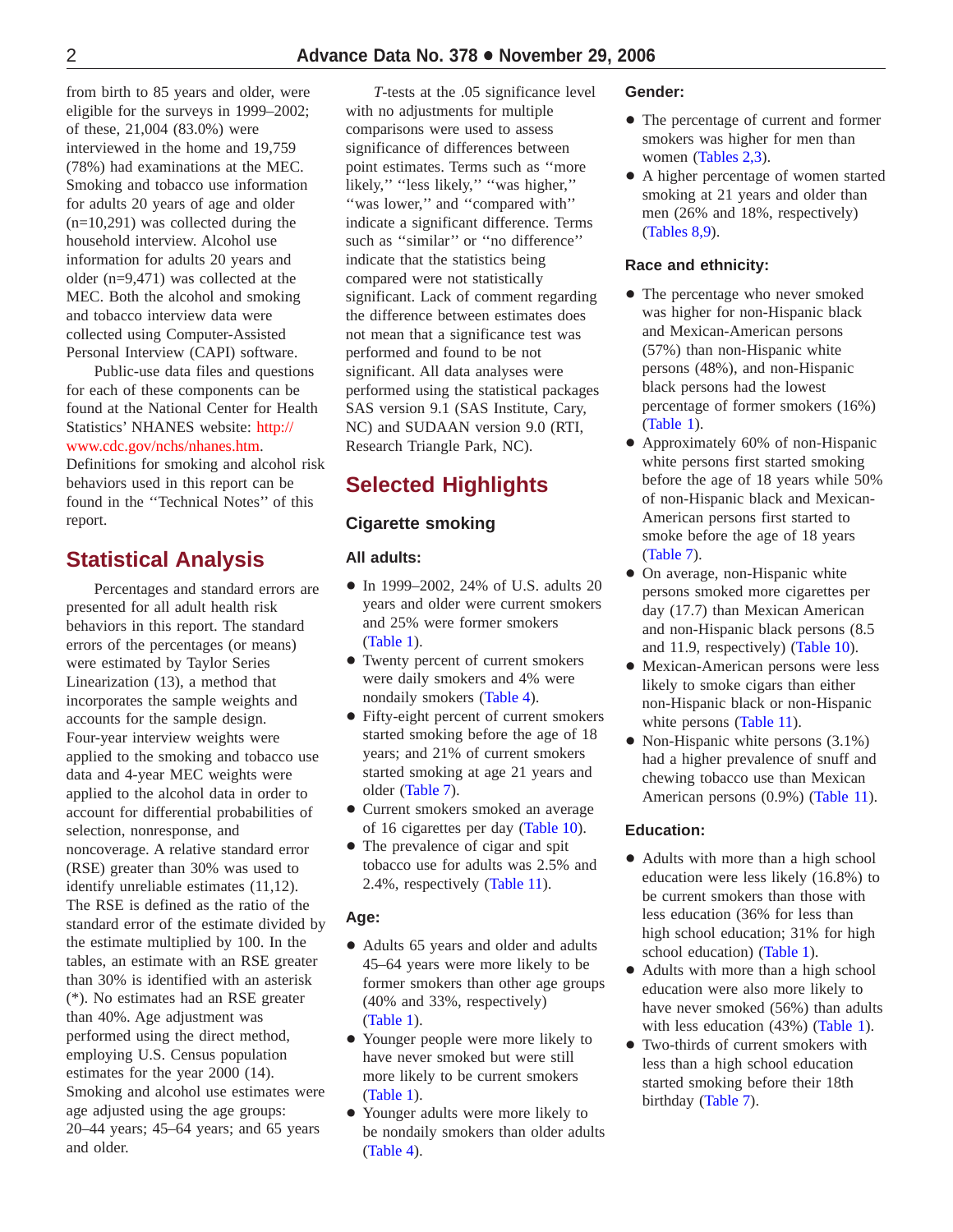### **Poverty status:**

- Adults below or near the poverty level were more likely to be current smokers (35% and 30%, respectively) than those two or more times the poverty level (20%) [\(Table](#page-4-0) 1).
- Forty-two percent of adults living below poverty and 37% of adults living near poverty first started smoking before age 16, compared with 29% of adults living greater than or equal to two times the poverty level [\(Table](#page-10-0) 7).
- The average number of cigarettes smoked by adults did not vary by poverty status [\(Table](#page-13-0) 10).

### **Marital status:**

• Current smokers were more likely to be unmarried (more than 30%) than married (19%) [\(Table](#page-4-0) 1).

### **Alcohol use**

### **All adults:**

- In 1999–2002, 70% of U.S. adults 20 years and older were current drinkers ([Table](#page-15-0) 12).
- Eight percent of U.S. adults were heavier drinkers, defined as more than 14 drinks/week for males and more than 7 drinks/week for females [\(Table](#page-18-0) 15).
- Twenty-eight percent of U.S. adults had at least five or more drinks in 1 day in the prior year [\(Table](#page-21-0) 18).
- Thirty-eight percent of current drinkers had at least five or more drinks in 1 day in the prior year [\(Table](#page-22-0) 19).

### **Age:**

- Younger adults were more likely to be current drinkers than older adults [\(Table](#page-15-0) 12).
- Younger adults were more likely to be heavier drinkers than adults 65 years and older [\(Table](#page-18-0) 15).
- One-half of adults age 65 years and older were nondrinkers [\(Table](#page-18-0) 15).
- Younger adults were more likely than older adults to have had at least five or more drinks in 1 day in the prior year [\(Tables](#page-21-0) 18[,19\).](#page-22-0)

### **Gender:**

- $\bullet$  More females (19%) were lifetime abstainers than males (7%) [\(Tables](#page-16-0) 13[,14\).](#page-17-0)
- $\bullet$  Males (36%) had a higher percentage of moderate to heavier drinkers than females (14%), and a similar pattern for males and females that drank five or more drinks in 1 day for all adults (40% and 16%, respectively) and for current drinkers (51% and 23%, respectively) (Tables [16–19\)](#page-19-0).

### **Race and ethnicity:**

- Fewer non-Hispanic black persons (58%) were current drinkers compared with Mexican American and non-Hispanic white persons, 66% and 73%, respectively ([Table](#page-15-0) 12).
- + A similar pattern was evident for the prevalence of nondrinkers (non-Hispanic black, 42%; Mexican American, 34%; and non-Hispanic white persons, 27%) [\(Table](#page-18-0) 15).
- + Non-Hispanic black persons also had a lower prevalence of drinking five or more drinks in 1 day for all adults (18%) and for current drinkers (30%) than Mexican American or non-Hispanic white persons for all adults (33% and 30%, respectively) and for current drinkers (47% and 39%, respectively) [\(Tables](#page-21-0) 18[,19\).](#page-22-0)

### **Education:**

• The prevalence of current drinking increased with education [\(Table](#page-15-0) 12).

### **Poverty status:**

- The prevalence of current drinking was higher for those adults living two or more times the poverty level than below the poverty level [\(Table](#page-15-0) 12).
- Moderate to heavier drinkers were more likely to live two or more times the poverty level [\(Table](#page-18-0) 15).

### **Marital status:**

• Married adults had the lowest prevalence of heavier drinkers compared with adults who were previously or never married [\(Table](#page-18-0) 15).

### **References**

- 1. U.S. Department of Health and Human Services. The health consequences of smoking: A report of the Surgeon General. GPO (stock # 0–16-051576–2).
- 2. Naimi TS, Brewer RD, Mokdad A, Denny C, Serdula MK, Marks JS. Binge drinking among U.S. adults. JAMA 289:70–5. 2005.
- 3. Cherpitel CJ, Ye Y, Bond J. Attributable risk of injury associated with alcohol use: Cross-national data from the emergency room, collaborative alcohol analysis project. AJPH 95:266–72. 2005.
- 4. Moos RH, Brennan PL, Schutte KK, Moos BS. High-risk alcohol consumption and late-life alcohol use problems. AJPH 94:1985–91. 2004.
- 5. U.S. Department of Health and Human Services. 10th Special Report to the U.S. Congress on Alcohol & Health. Available from: http:// [pubs.niaaa.nih.gov/publications/](http://pubs.niaaa.nih.gov/publications/10report/chap01a.pdf) 10report/chap01a.pdf. Accessed July 17, 2006.
- 6. Mukamal KJ, Girotra S, Mittleman MA. Alcohol consumption, atherosclerotic progression, and prognosis among patients with coronary artery bypass grafts. AHJ 151(2):368–72. 2005.
- 7. U.S. Department of Health and Human Services. Healthy People 2010: Understanding and Improving Health. 2nd ed. Washington, DC: U.S. Government Printing Office. 2000.
- 8. Schoenborn CA, Adams PF, Barnes PM, Vickerie JL, Schiller JS. Health behaviors of adults: United States, 1999–2001. National Center for Health Statistics. Vital Health Stat 10(219). 2004.
- 9. U.S. Department of Health and Human Services. Behavioral Risk Factor Surveillance System. Available from: [http://www.cdc.gov/](http://www.cdc.gov/brfss/index.htm) brfss/index.htm. Accessed June 7, 2006.
- 10. U.S. Department of Health and Human Services. National Survey on Drug Use and Health. Available from: [http://oas.samhsa.gov/](http://oas.samhsa.gov/nsduh.htm) nsduh.htm.
- 11. U.S. Department of Health and Human Services. Analytic and reporting guidelines: The Third National Health and Nutrition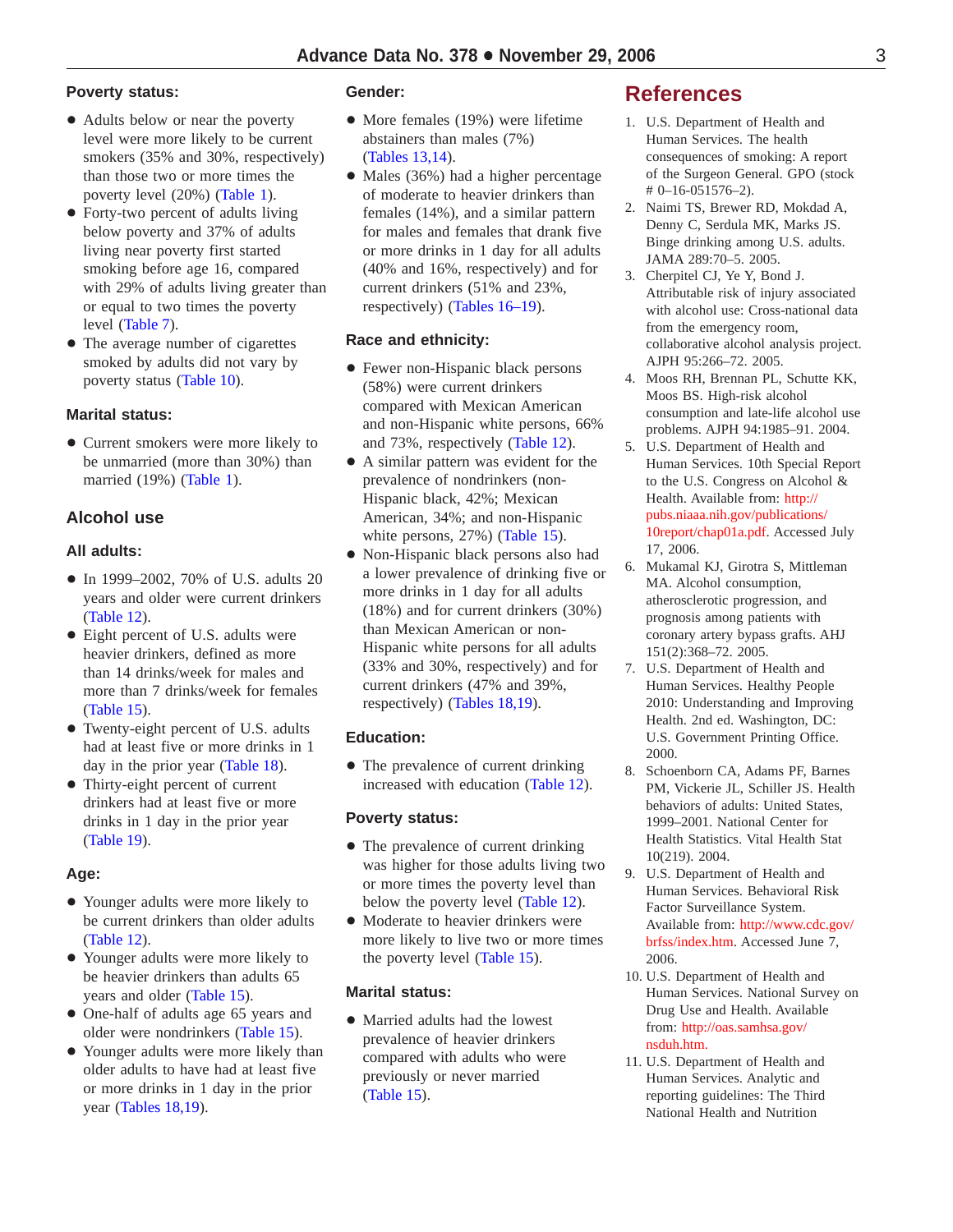Examination Survey, NHANES III (1988–94). 1996. Available from: [http://www.cdc.gov/nchs/data/nhanes/](http://www.cdc.gov/nchs/data/nhanes/nhanes3/nh3gui.pdf) nhanes3/nh3gui.pdf. Accessed June 7, 2006.

- 12. U.S. Department of Health and Human Services. The National Health and Nutrition Examination Survey (NHANES) analytic and reporting guidelines: Survey. 2004. Available from: http://www.cdc.gov/ [nchs/data/nhanes/nhanes\\_general\\_](http://www.cdc.gov/nchs/data/nhanes/nhanes_general_guidelines_june_04.pdf) guidelines\_june\_04.pdf. Accessed June 7, 2006.
- 13. Wolter KM. Introduction to variance estimation. New York, NY: Springer-Verlag. 1985.
- 14. Klein RJ, Schoenborn CA. Age adjustment using the 2000 projected U.S. population. Healthy People Statistical Notes, no 20. Hyattsville, MD: National Center for Health Statistics. 2001.
- 15. U.S. Department of Health and Human Services. Helping patients who drink too much: A clinician's guide, 2005 edition. Available from: [http://pubs.niaaa.nih.gov/publications/](http://pubs.niaaa.nih.gov/publications/Practitioner/CliniciansGuide2005/clinicians_guide.htm) Practitioner/CliniciansGuide2005/ clinicians\_guide.htm. Accessed June 7, 2006.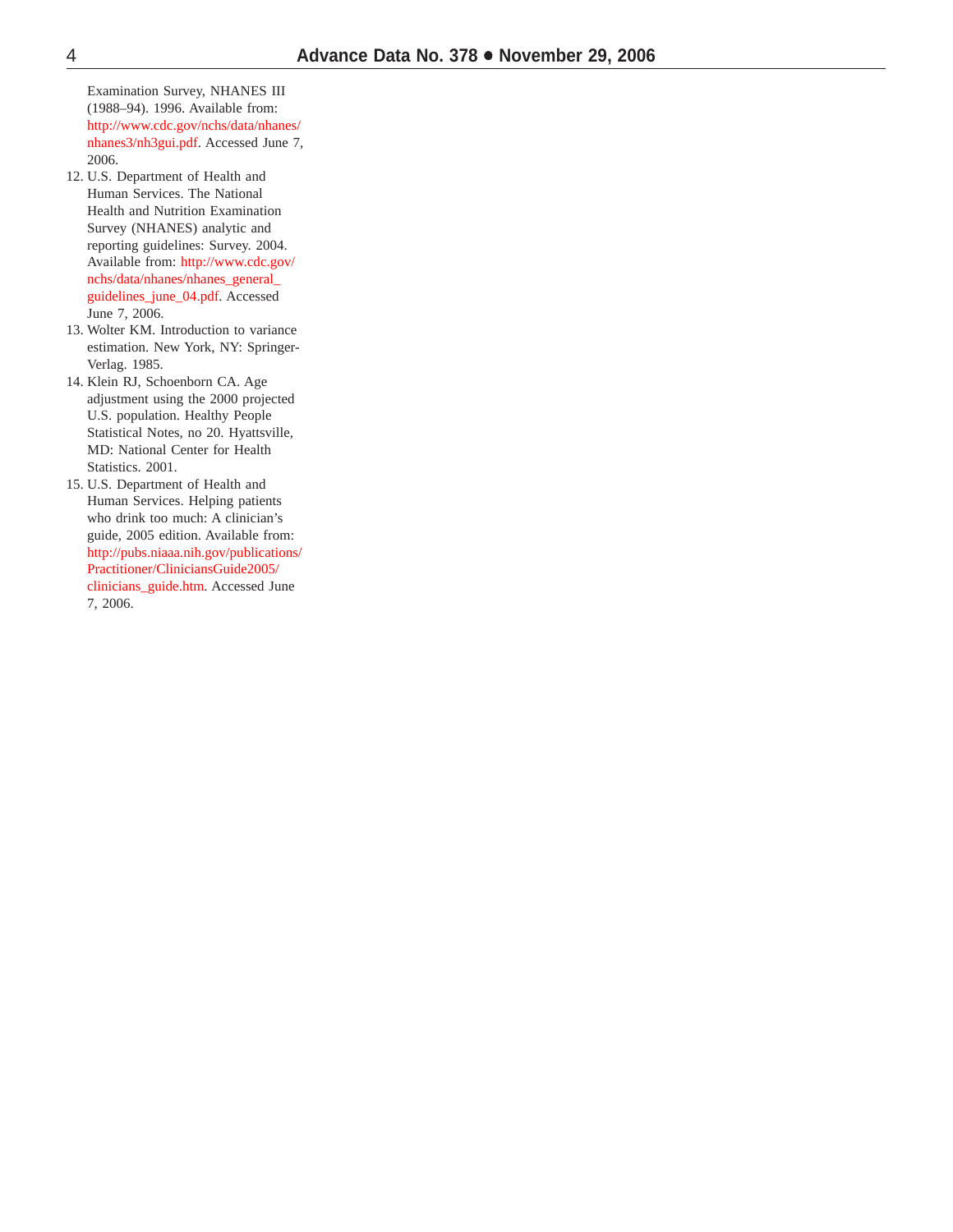#### <span id="page-4-0"></span>Table 1. Percent distribution of lifetime cigarette smoking status for adults 20 years of age and over, by selected characteristics: **United States, 1999–2002**

| Characteristic                                  | Total | Never<br>smoked | Former<br>smoker                      | Current<br>smoker |
|-------------------------------------------------|-------|-----------------|---------------------------------------|-------------------|
| Both sexes                                      |       |                 | Percent distribution (standard error) |                   |
| 20 years and over (age adjusted) <sup>1,2</sup> | 100.0 | 50.5(1.1)       | 25.1(0.8)                             | 24.4(0.8)         |
| 20 years and over (crude)                       | 100.0 | 50.5(1.2)       | 25.0(0.9)                             | 24.5(0.9)         |
| Age                                             |       |                 |                                       |                   |
| 20-29 years                                     | 100.0 | 57.3(2.4)       | 10.9(1.3)                             | 31.8(1.7)         |
|                                                 | 100.0 | 53.4(1.6)       | 18.2(1.1)                             | 28.4 (1.3)        |
|                                                 | 100.0 | 43.2(1.3)       | 32.7(1.2)                             | 24.1(1.2)         |
|                                                 | 100.0 | 50.9(1.5)       | 39.5(1.3)                             | 9.6(0.8)          |
| Race and ethnicity <sup>1</sup>                 |       |                 |                                       |                   |
|                                                 | 100.0 | 56.8 (1.4)      | 22.8(0.8)                             | 20.3(1.4)         |
|                                                 | 100.0 | 47.8 (1.4)      | 27.3(1.0)                             | 24.9(1.2)         |
|                                                 | 100.0 | 56.8 (1.7)      | 16.4(1.0)                             | 26.8(1.2)         |
| Education <sup>1</sup>                          |       |                 |                                       |                   |
|                                                 | 100.0 | 43.1 (1.6)      | 20.6(1.3)                             | 36.3(1.4)         |
|                                                 | 100.0 | 43.4 (1.2)      | 25.5(1.0)                             | 31.1(1.3)         |
|                                                 | 100.0 | 56.3(1.4)       | 26.8(1.2)                             | 16.8(0.9)         |
| Poverty status <sup>1,4</sup>                   |       |                 |                                       |                   |
|                                                 | 100.0 | 46.8 (2.4)      | 17.8(1.2)                             | 35.4(2.4)         |
| 1 to less than 2 times the poverty level        | 100.0 | 47.3(1.4)       | 22.5(0.9)                             | 30.2(1.3)         |
| 2 or more times the poverty level               | 100.0 | 52.1(1.4)       | 27.7(1.0)                             | 20.2(0.9)         |
| Marital status <sup>1</sup>                     |       |                 |                                       |                   |
|                                                 | 100.0 | 52.8(1.3)       | 28.2(1.1)                             | 19.0(1.0)         |
|                                                 | 100.0 | 43.4 (1.7)      | 21.7(1.7)                             | 34.9(1.8)         |
|                                                 | 100.0 | 54.1(2.0)       | 16.4(1.5)                             | 29.5(1.8)         |
|                                                 | 100.0 | 39.2(3.3)       | $21.6$ $(2.7)$                        | 39.2(3.6)         |

1 Estimates are age adjusted to the 2000 U.S. standard population using age groups 20–44 years, 45–64 years, and 65 years and over.

<sup>2</sup>Persons of unknown race and ethnicity, education, poverty status, or marital status are included in the total.<br><sup>3</sup>GED is General Education Development high school equivalency diploma.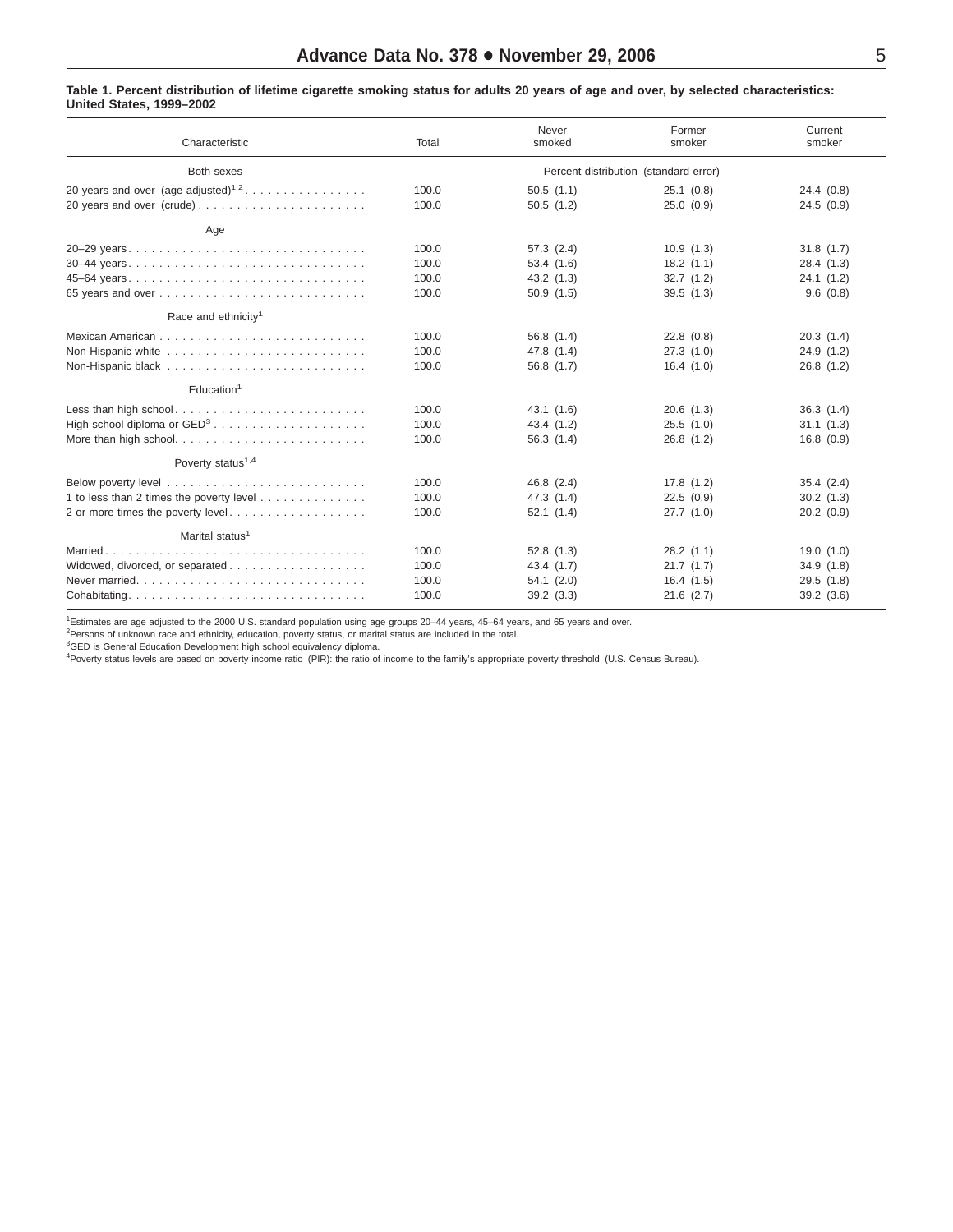| Characteristic                              | Total | Never<br>smoked                       | Former<br>smoker | Current<br>smoker |
|---------------------------------------------|-------|---------------------------------------|------------------|-------------------|
| Male                                        |       | Percent distribution (standard error) |                  |                   |
| 20 years and over $(age$ adjusted $)^{1,2}$ | 100.0 | 42.6(1.4)                             | 30.4(0.9)        | 26.9(1.1)         |
|                                             | 100.0 | 43.0(1.4)                             | 29.5(0.9)        | 27.5(1.1)         |
| Age                                         |       |                                       |                  |                   |
| 20-29 years                                 | 100.0 | $52.6$ $(2.7)$                        | 10.4(1.3)        | 37.0(2.3)         |
| 30-44 years                                 | 100.0 | 50.3(2.0)                             | 18.9(1.6)        | 30.7(1.4)         |
|                                             | 100.0 | 33.4(1.7)                             | 40.8(1.8)        | 25.8(1.7)         |
|                                             | 100.0 | 34.2(1.9)                             | 54.4 (1.5)       | 11.4(1.0)         |
| Race and ethnicity <sup>1</sup>             |       |                                       |                  |                   |
|                                             | 100.0 | 43.0(1.7)                             | 30.1(1.6)        | 27.0(1.8)         |
|                                             | 100.0 | 42.5(1.6)                             | 31.6(1.0)        | 26.0(1.3)         |
|                                             | 100.0 | 44.6(2.4)                             | 20.8(1.1)        | 34.6(2.4)         |
| Education <sup>1</sup>                      |       |                                       |                  |                   |
|                                             | 100.0 | 30.1(1.6)                             | 29.0(1.9)        | 40.9(2.1)         |
| High school diploma or GED <sup>3</sup>     | 100.0 | 35.2(1.5)                             | 32.0(1.3)        | 32.8(1.8)         |
| More than high school                       | 100.0 | 51.1(1.6)                             | 30.2(1.3)        | 18.6(1.0)         |
| Poverty status <sup>1,4</sup>               |       |                                       |                  |                   |
|                                             | 100.0 | 34.9(3.2)                             | 25.4(2.3)        | 39.7(3.1)         |
| 1 to less than 2 times the poverty level    | 100.0 | 37.2(1.6)                             | 28.2(1.4)        | 34.6(1.8)         |
| 2 or more times the poverty level           | 100.0 | 45.4 (1.7)                            | 32.1(1.0)        | 22.5(1.1)         |
| Marital status <sup>1</sup>                 |       |                                       |                  |                   |
|                                             | 100.0 | 45.2(1.7)                             | 33.4(1.3)        | 21.4(1.1)         |
| Widowed, divorced, or separated             | 100.0 | 35.4(2.7)                             | 27.1(3.1)        | 37.6(2.9)         |
|                                             | 100.0 | 47.2 (2.8)                            | 19.8(2.6)        | 33.0(3.0)         |
|                                             | 100.0 | 34.0(4.5)                             | 25.5(3.5)        | 40.5(4.7)         |

<span id="page-5-0"></span>Table 2. Percent distribution of lifetime cigarette smoking status for adult males 20 years of age and over, by selected characteristics: **United States, 1999–2002**

1 Estimates are age adjusted to the 2000 U.S. standard population using age groups 20–44 years, 45–64 years, and 65 years and over.

<sup>2</sup>Persons of unknown race and ethnicity, education, poverty status, or marital status are included in the total.<br><sup>3</sup>GED is General Education Development high school equivalency diploma.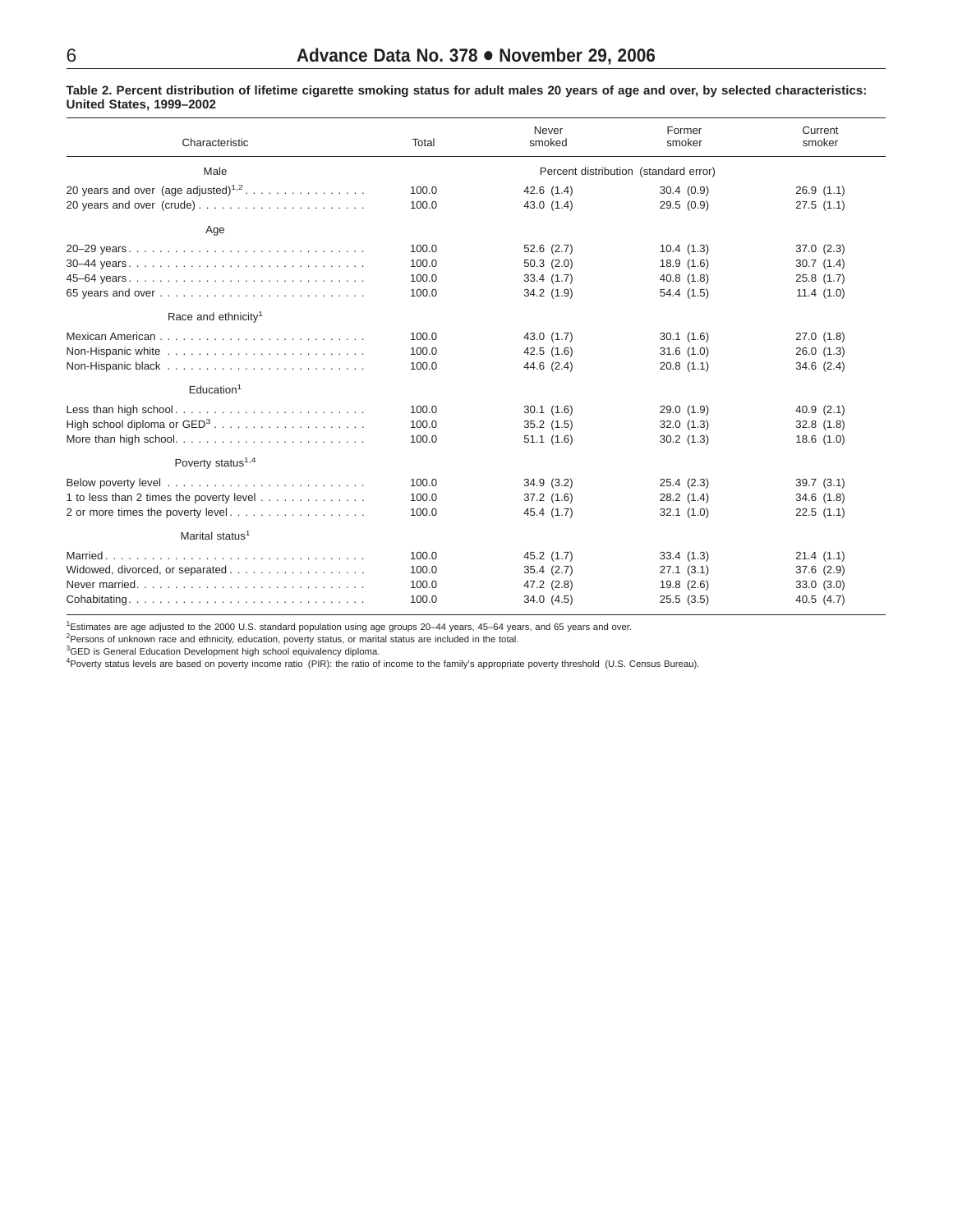#### <span id="page-6-0"></span>Table 3. Percent distribution of lifetime cigarette smoking status for adult females 20 years of age and over, by selected characteristics: **United States, 1999–2002**

| Characteristic                                  | Total | Never<br>smoked | Former<br>smoker                      | Current<br>smoker |
|-------------------------------------------------|-------|-----------------|---------------------------------------|-------------------|
| Female                                          |       |                 | Percent distribution (standard error) |                   |
| 20 years and over (age adjusted) <sup>1,2</sup> | 100.0 | 57.3(1.3)       | 20.7(1.1)                             | 22.0(0.9)         |
|                                                 | 100.0 | 57.3(1.4)       | 20.9(1.2)                             | 21.8(0.9)         |
| Age                                             |       |                 |                                       |                   |
| 20-29 years                                     | 100.0 | 61.9(2.9)       | 11.4(2.0)                             | 26.7(1.5)         |
|                                                 | 100.0 | 56.4 (1.9)      | 17.5(1.4)                             | 26.1(1.6)         |
|                                                 | 100.0 | 52.3(1.6)       | 25.1(1.4)                             | 22.6(1.6)         |
|                                                 | 100.0 | 63.1(2.2)       | 28.6(1.8)                             | 8.3(1.1)          |
| Race and ethnicity <sup>1</sup>                 |       |                 |                                       |                   |
|                                                 | 100.0 | $71.2$ $(2.1)$  | 15.7(0.9)                             | 13.1(1.6)         |
|                                                 | 100.0 | 52.4(1.7)       | 23.8(1.5)                             | 23.8(1.3)         |
|                                                 | 100.0 | $66.2$ $(2.1)$  | 13.1(1.4)                             | $20.6$ $(1.5)$    |
| Education <sup>1</sup>                          |       |                 |                                       |                   |
|                                                 | 100.0 | 55.0(2.1)       | 13.3(1.2)                             | 31.7(1.7)         |
|                                                 | 100.0 | 49.8 (1.6)      | 20.7(1.6)                             | 29.5(1.4)         |
|                                                 | 100.0 | 61.4(1.7)       | 23.5(1.5)                             | 15.1(1.0)         |
| Poverty status <sup>1,4</sup>                   |       |                 |                                       |                   |
|                                                 | 100.0 | 54.2 (2.6)      | 12.9(1.5)                             | $32.8$ $(2.4)$    |
| 1 to less than 2 times the poverty level        | 100.0 | 55.3(2.0)       | 18.3(1.4)                             | 26.4(1.9)         |
| 2 or more times the poverty level               | 100.0 | 58.8 (1.6)      | 23.4(1.5)                             | 17.8(1.0)         |
| Marital status <sup>1</sup>                     |       |                 |                                       |                   |
|                                                 | 100.0 | 61.5(1.4)       | 21.9(1.3)                             | 16.7(1.1)         |
|                                                 | 100.0 | 46.6 (2.3)      | 19.4(2.1)                             | 34.0(2.0)         |
|                                                 | 100.0 | $61.2$ $(2.4)$  | 13.5(1.7)                             | 25.3(1.9)         |
| Cohabitating                                    | 100.0 | 44.3 (3.8)      | 17.6(3.1)                             | 38.2(4.1)         |

1 Estimates are age adjusted to the 2000 U.S. standard population using age groups 20–44 years, 45–64 years, and 65 years and over.

<sup>2</sup>Persons of unknown race and ethnicity, education, poverty status, or marital status are included in the total.<br><sup>3</sup>GED is General Education Development high school equivalency diploma.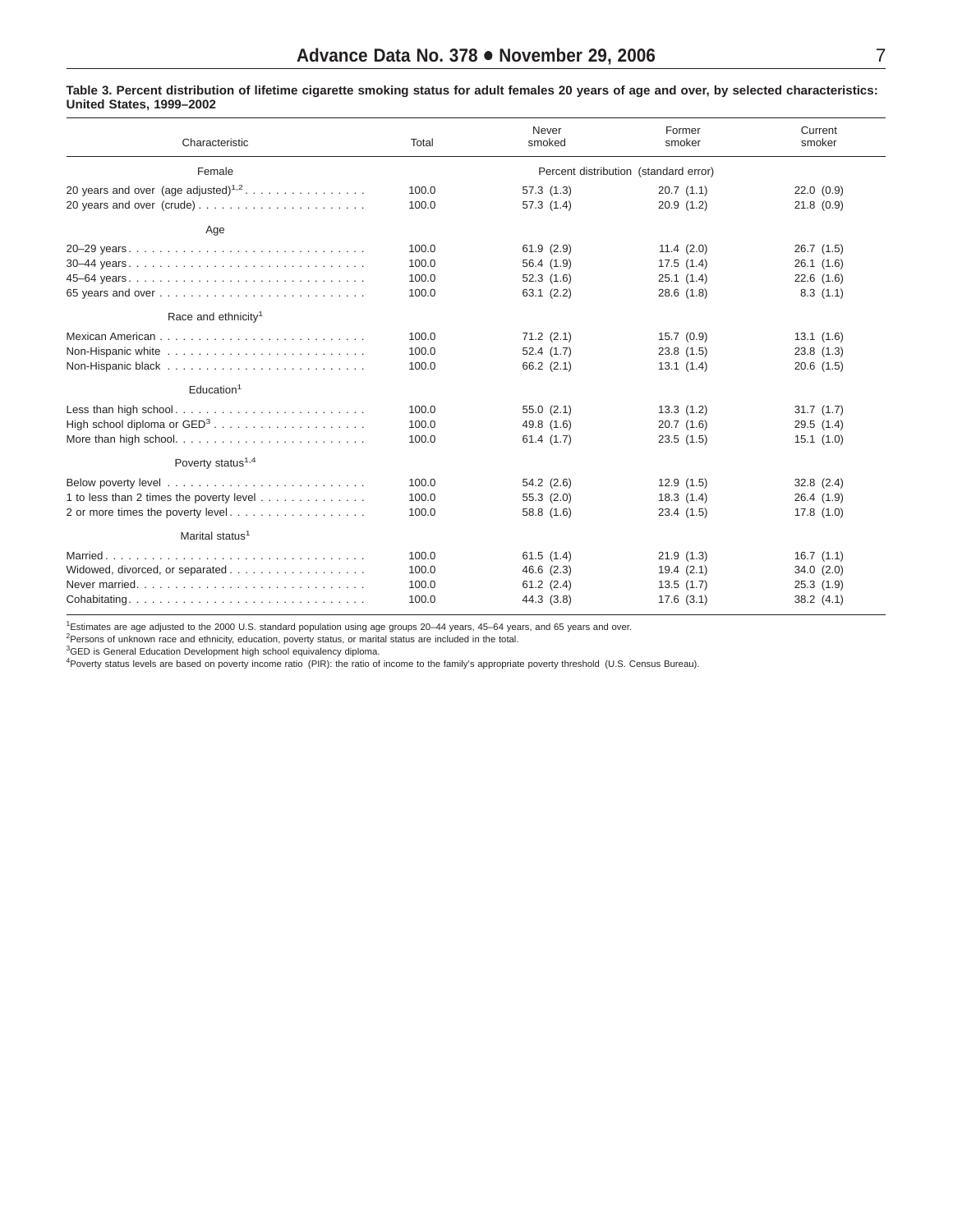### <span id="page-7-0"></span>Table 4. Percent distribution of current cigarette smoking status for adults 20 years of age and over, by selected characteristics: **United States, 1999–2002**

| Characteristic                                  | Total                                 | Nonsmoker  | Nondaily<br>smoker | Daily<br>smoker |  |
|-------------------------------------------------|---------------------------------------|------------|--------------------|-----------------|--|
| Both sexes                                      | Percent distribution (standard error) |            |                    |                 |  |
| 20 years and over (age adjusted) <sup>1,2</sup> | 100.0                                 | 75.6 (0.8) | 3.8(0.3)           | 20.5(0.8)       |  |
|                                                 | 100.0                                 | 75.5(0.9)  | 3.8(0.3)           | 20.7(0.8)       |  |
| Age                                             |                                       |            |                    |                 |  |
| 20–29 years                                     | 100.0                                 | 68.2 (1.7) | 7.4(0.8)           | 24.4 (1.4)      |  |
| 30-44 years                                     | 100.0                                 | 71.6(1.3)  | 4.2(0.4)           | 24.2(1.3)       |  |
|                                                 | 100.0                                 | 75.9 (1.2) | 2.4(0.3)           | 21.7(1.3)       |  |
|                                                 | 100.0                                 | 90.4(0.8)  | 1.8(0.4)           | 7.8(0.7)        |  |
| Race and ethnicity <sup>1</sup>                 |                                       |            |                    |                 |  |
|                                                 | 100.0                                 | 79.7 (1.4) | 7.0(0.6)           | 13.4(1.1)       |  |
|                                                 | 100.0                                 | 75.1(1.2)  | 3.3(0.3)           | 21.6(1.2)       |  |
|                                                 | 100.0                                 | 73.2 (1.2) | 3.6(0.5)           | 23.2(1.2)       |  |
| Education <sup>1</sup>                          |                                       |            |                    |                 |  |
|                                                 | 100.0                                 | 63.7(1.4)  | 4.2(0.5)           | 32.2(1.2)       |  |
|                                                 | 100.0                                 | 68.9 (1.3) | 4.4(0.4)           | 26.7(1.4)       |  |
|                                                 | 100.0                                 | 83.2 (0.9) | 3.3(0.4)           | 13.5(0.8)       |  |
| Poverty status <sup>1,4</sup>                   |                                       |            |                    |                 |  |
|                                                 | 100.0                                 | 64.6 (2.4) | 5.3(0.7)           | 30.1 (2.2)      |  |
| 1 to less than 2 times the poverty level        | 100.0                                 | 69.8 (1.3) | 4.4(0.6)           | 25.9(1.6)       |  |
| 2 or more times the poverty level               | 100.0                                 | 79.8 (0.9) | 3.5(0.4)           | 16.7(0.9)       |  |
| Marital status <sup>1</sup>                     |                                       |            |                    |                 |  |
|                                                 | 100.0                                 | 81.0(1.0)  | 2.6(0.3)           | 16.4(1.0)       |  |
|                                                 | 100.0                                 | 65.1(1.8)  | 5.0(0.9)           | 29.9 (1.7)      |  |
|                                                 | 100.0                                 | 70.5(1.8)  | 5.7(0.8)           | 23.8(1.8)       |  |
| Cohabitating                                    | 100.0                                 | 60.8(3.6)  | 3.6(0.8)           | 35.6(3.4)       |  |

1 Estimates are age adjusted to the 2000 U.S. standard population using age groups 20–44 years, 45–64 years, and 65 years and over.

<sup>2</sup>Persons of unknown race and ethnicity, education, poverty status, or marital status are included in the total.<br><sup>3</sup>GED is General Education Development high school equivalency diploma.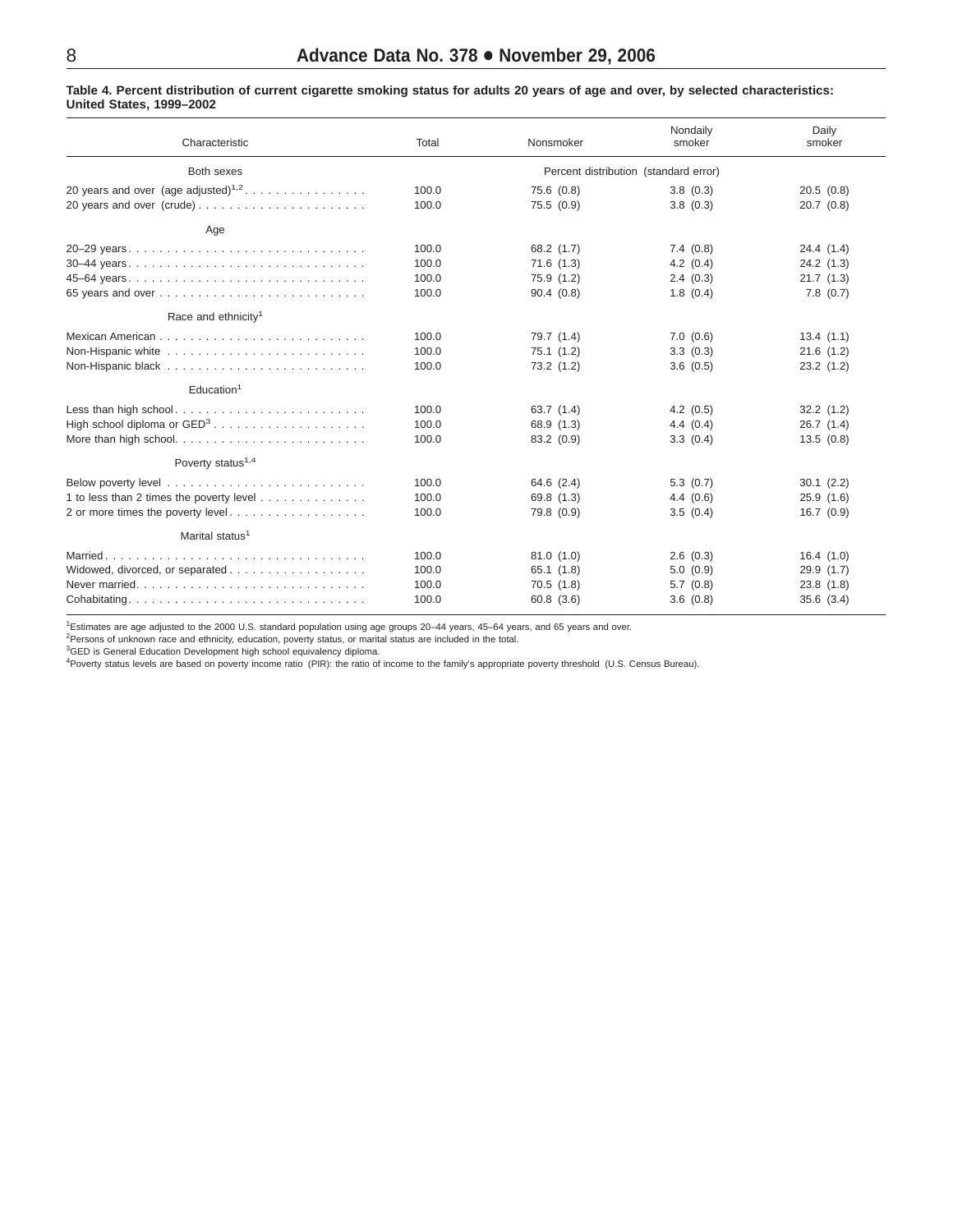#### Table 5. Percent distribution of current cigarette smoking status for adult males 20 years of age and over, by selected characteristics: **United States, 1999–2002**

| Characteristic                                  | Total | Nonsmoker                             | Nondaily<br>smoker | Daily<br>smoker |
|-------------------------------------------------|-------|---------------------------------------|--------------------|-----------------|
| Male                                            |       | Percent distribution (standard error) |                    |                 |
| 20 years and over (age adjusted) <sup>1,2</sup> | 100.0 | 73.1(1.1)                             | 4.8(0.4)           | 22.2(1.1)       |
|                                                 | 100.0 | 72.5(1.1)                             | 4.9(0.4)           | 22.6(1.1)       |
| Age                                             |       |                                       |                    |                 |
| 20-29 years                                     | 100.0 | 63.0(2.3)                             | 10.5(1.2)          | 26.4(1.8)       |
|                                                 | 100.0 | 69.3 (1.4)                            | 5.1(0.7)           | 25.6(1.6)       |
|                                                 | 100.0 | 74.2(1.7)                             | 2.6(0.5)           | 23.2(1.6)       |
|                                                 | 100.0 | 88.6 (1.0)                            | 1.9(0.5)           | 9.5(0.8)        |
| Race and ethnicity <sup>1</sup>                 |       |                                       |                    |                 |
|                                                 | 100.0 | 73.0(1.8)                             | 9.8(1.1)           | 17.2(1.6)       |
|                                                 | 100.0 | 74.0 (1.3)                            | 3.7(0.5)           | 22.3(1.4)       |
|                                                 | 100.0 | 65.4(2.4)                             | 4.9(1.0)           | 29.7(2.2)       |
| Education <sup>1</sup>                          |       |                                       |                    |                 |
| Less than high school                           | 100.0 | 59.1(2.1)                             | 5.6(0.6)           | 35.3(1.8)       |
|                                                 | 100.0 | 67.2(1.8)                             | 5.4(0.8)           | 27.3(2.1)       |
|                                                 | 100.0 | 81.4 (1.0)                            | 4.1(0.5)           | 14.6(0.9)       |
| Poverty status <sup>1,4</sup>                   |       |                                       |                    |                 |
|                                                 | 100.0 | 60.3(3.1)                             | 8.0(1.1)           | 31.8(3.0)       |
| 1 to less than 2 times the poverty level        | 100.0 | 65.4 (1.8)                            | 5.9(1.1)           | 28.7(1.9)       |
| 2 or more times the poverty level               | 100.0 | 77.5(1.1)                             | 3.9(0.5)           | 18.6(1.1)       |
| Marital status <sup>1</sup>                     |       |                                       |                    |                 |
|                                                 | 100.0 | 78.6(1.1)                             | 3.5(0.6)           | 17.9(1.2)       |
|                                                 | 100.0 | 62.4 (2.9)                            | 6.5(1.5)           | 31.1(2.5)       |
|                                                 | 100.0 | 67.0 (3.0)                            | 7.3(1.3)           | 25.7(2.6)       |
| Cohabitating                                    | 100.0 | 59.5(4.7)                             | 3.6(0.7)           | 36.9(4.8)       |

1 Estimates are age adjusted to the 2000 U.S. standard population using age groups 20–44 years, 45–64 years, and 65 years and over.

<sup>2</sup>Persons of unknown race and ethnicity, education, poverty status, or marital status are included in the total.<br><sup>3</sup>GED is General Education Development high school equivalency diploma.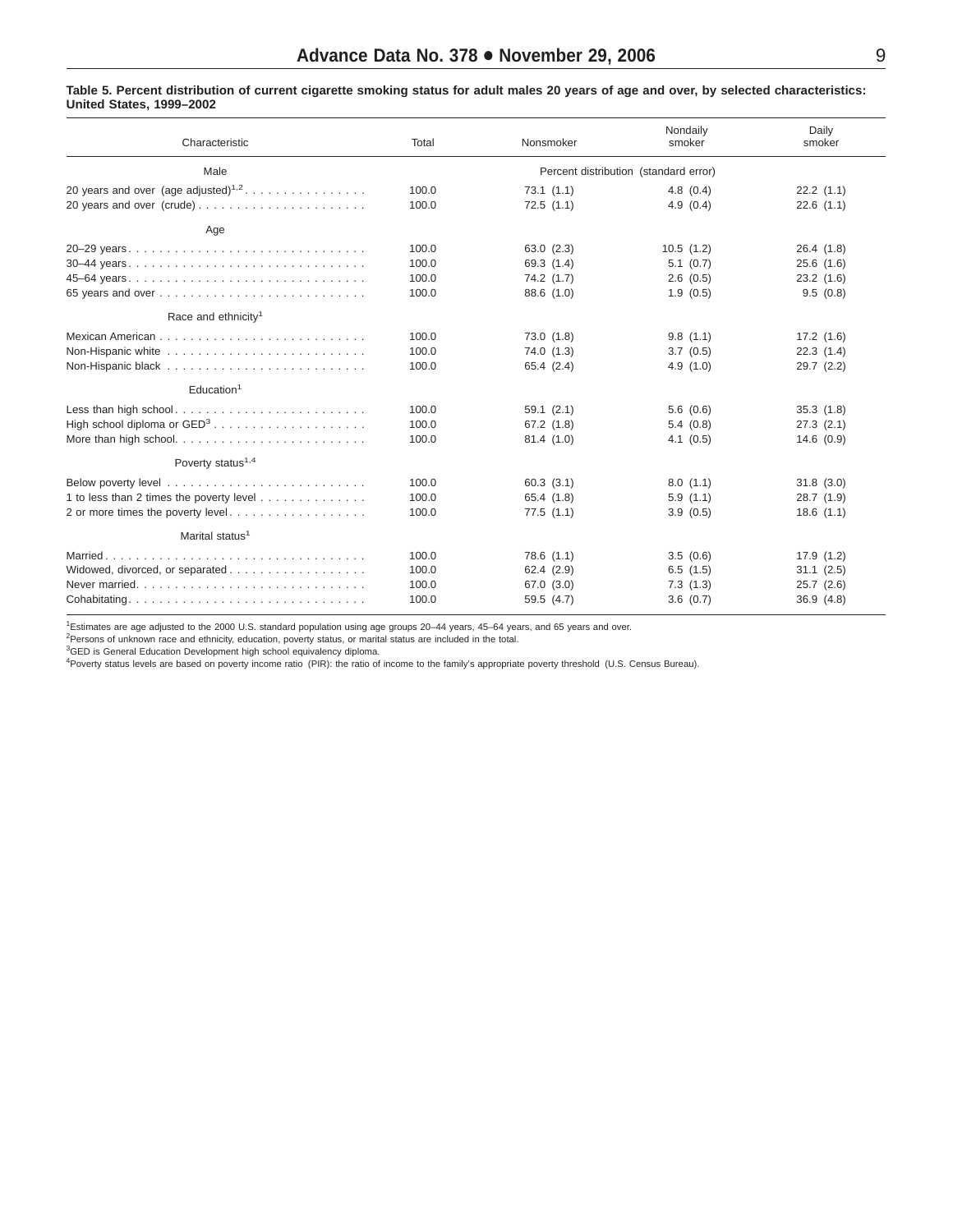Table 6. Percent distribution of current cigarette smoking status for adult females 20 years of age and over, by selected characteristics: **United States, 1999–2002**

| Characteristic                                  | Total | Nonsmoker                             | Nondaily<br>smoker | Daily<br>smoker |
|-------------------------------------------------|-------|---------------------------------------|--------------------|-----------------|
| Female                                          |       | Percent distribution (standard error) |                    |                 |
| 20 years and over (age adjusted) <sup>1,2</sup> | 100.0 | 78.0 (0.9)                            | 2.9(0.3)           | 19.1(0.8)       |
|                                                 | 100.0 | 78.2 (0.9)                            | 2.9(0.3)           | 18.9(0.8)       |
| Age                                             |       |                                       |                    |                 |
| 20–29 years                                     | 100.0 | 73.3(1.5)                             | 4.3(0.9)           | 22.5(1.4)       |
|                                                 | 100.0 | 73.9 (1.6)                            | 3.3(0.6)           | 22.8(1.3)       |
| 45-64 years                                     | 100.0 | 77.4 (1.6)                            | 2.3(0.4)           | 20.2(1.7)       |
|                                                 | 100.0 | 91.7(1.1)                             | 1.7(0.4)           | 6.6(1.0)        |
| Race and ethnicity <sup>1</sup>                 |       |                                       |                    |                 |
|                                                 | 100.0 | 86.9 (1.6)                            | 3.8(0.6)           | 9.3(1.2)        |
|                                                 | 100.0 | 76.2 (1.3)                            | 2.9(0.5)           | 21.0(1.2)       |
|                                                 | 100.0 | 79.4 (1.5)                            | 2.6(0.6)           | 18.0(1.4)       |
| Education <sup>1</sup>                          |       |                                       |                    |                 |
|                                                 | 100.0 | 68.3 (1.7)                            | 2.4(0.5)           | 29.4 (1.5)      |
|                                                 | 100.0 | 70.5(1.4)                             | 3.4(0.6)           | 26.1(1.4)       |
|                                                 | 100.0 | 84.9 (1.0)                            | 2.7(0.4)           | 12.4(0.9)       |
| Poverty status <sup>1,4</sup>                   |       |                                       |                    |                 |
|                                                 | 100.0 | 67.2(2.4)                             | 3.4(0.7)           | 29.5(2.3)       |
| 1 to less than 2 times the poverty level        | 100.0 | 73.6 (1.9)                            | 3.0(0.6)           | 23.5(2.1)       |
| 2 or more times the poverty level               | 100.0 | 82.2(1.0)                             | 3.0(0.5)           | 14.8(0.9)       |
| Marital status <sup>1</sup>                     |       |                                       |                    |                 |
|                                                 | 100.0 | 83.3(1.1)                             | 1.7(0.4)           | 14.9(1.0)       |
|                                                 | 100.0 | 66.0 (2.0)                            | 4.2(1.0)           | 29.9(1.8)       |
|                                                 | 100.0 | 74.7 (1.9)                            | 4.0(0.8)           | 21.3(2.0)       |
| Cohabitating                                    | 100.0 | 61.8(4.1)                             | $*3.6(1.3)$        | 34.5(4.0)       |

\* Estimate does not meet standard of reliability or precision (RSE>30%).

<sup>1</sup>Estimates are age adjusted to the 2000 U.S. standard population using age groups 20–44 years, 45–64 years, and 65 years and over.<br><sup>2</sup>Persons of unknown race and ethnicity, education, poverty status, or marital status ar

<sup>3</sup>GED is General Education Development high school equivalency diploma.<br><sup>4</sup>Poverty status levels are based on poverty income ratio (PIR): the ratio of income to the family's appropriate poverty threshold (U.S. Census Bure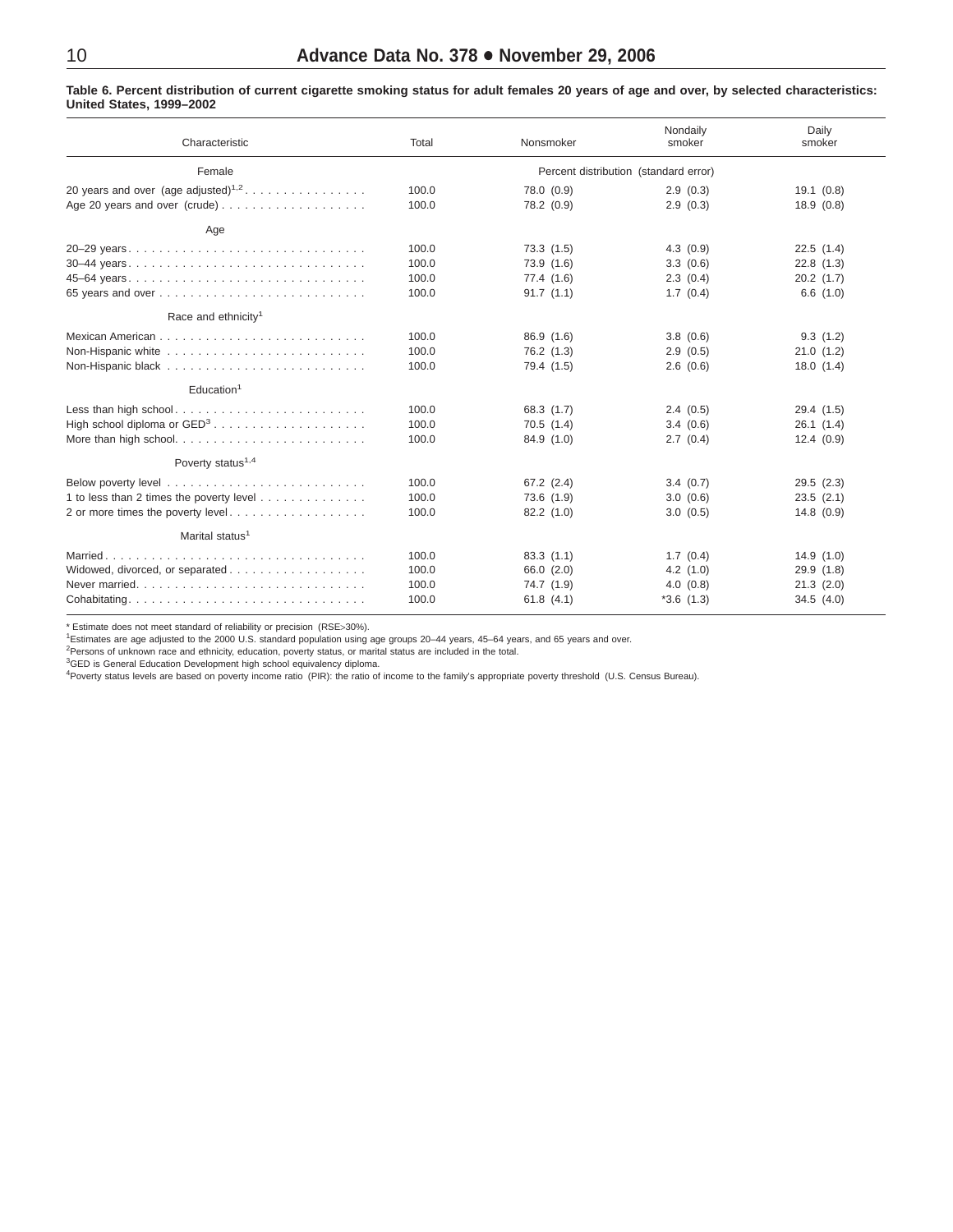### <span id="page-10-0"></span>Table 7. Percent distribution of age of smoking initiation among current cigarette smokers for adults 20 years of age and over, by **selected characteristics: United States, 1999–2002**

| Characteristic                                  | Total                                 | Under<br>16 years | $16 - 17$<br>years | $18 - 20$<br>years | 21 years<br>and over |  |
|-------------------------------------------------|---------------------------------------|-------------------|--------------------|--------------------|----------------------|--|
| Both sexes                                      | Percent distribution (standard error) |                   |                    |                    |                      |  |
| 20 years and over (age adjusted) <sup>1,2</sup> | 100.0                                 | 33.4(1.1)         | 25.2(0.9)          | 19.9(0.9)          | 21.5(1.4)            |  |
| 20 years and over (crude)                       | 100.0                                 | 33.8(1.1)         | 25.5(0.9)          | 20.3(0.9)          | 20.4(1.3)            |  |
| Age                                             |                                       |                   |                    |                    |                      |  |
| 20-29 years                                     | 100.0                                 | 35.0(2.5)         | 30.7(1.8)          | $23.8$ $(2.0)$     | 10.4(1.4)            |  |
| 30–44 years                                     | 100.0                                 | 36.3(2.3)         | 24.0(2.2)          | 17.8(1.7)          | 21.9(2.5)            |  |
| 45–64 years                                     | 100.0                                 | 30.2(1.5)         | 23.7(2.0)          | 21.3(1.9)          | 24.9(2.3)            |  |
|                                                 | 100.0                                 | 32.2(3.6)         | 23.4(3.5)          | 16.7(2.4)          | 27.7(3.3)            |  |
| Race and ethnicity <sup>1</sup>                 |                                       |                   |                    |                    |                      |  |
|                                                 | 100.0                                 | 31.3(2.9)         | 18.7(2.1)          | 17.7(2.5)          | 32.3(3.0)            |  |
|                                                 | 100.0                                 | 33.9(1.4)         | 26.4(1.1)          | 20.7(1.1)          | 18.9(1.6)            |  |
|                                                 | 100.0                                 | 27.5(2.2)         | $22.2$ $(2.5)$     | 21.8(3.0)          | 28.5(2.5)            |  |
| Education <sup>1</sup>                          |                                       |                   |                    |                    |                      |  |
|                                                 | 100.0                                 | 44.7 (2.2)        | 22.7(1.9)          | 15.5(1.1)          | 17.1(1.7)            |  |
|                                                 | 100.0                                 | 29.9 (1.9)        | 26.5(1.8)          | 20.9(2.1)          | 22.7(1.8)            |  |
|                                                 | 100.0                                 | 25.9(1.7)         | 25.9(1.5)          | 23.5(2.0)          | 24.7(1.9)            |  |
| Poverty status <sup>1,4</sup>                   |                                       |                   |                    |                    |                      |  |
|                                                 | 100.0                                 | 42.2(3.3)         | 22.5(2.6)          | 14.1(1.9)          | 21.2(2.8)            |  |
| 1 to less than 2 times the poverty level        | 100.0                                 | 37.4(2.5)         | 28.1(2.4)          | 17.3(2.3)          | 17.2(2.6)            |  |
| 2 or more times the poverty level               | 100.0                                 | 29.3(1.8)         | 24.4(1.3)          | 23.5(1.7)          | 22.7(2.1)            |  |
| Marital status <sup>1</sup>                     |                                       |                   |                    |                    |                      |  |
|                                                 | 100.0                                 | 31.5(1.4)         | 26.8(1.5)          | 21.1(1.7)          | 20.6(1.9)            |  |
|                                                 | 100.0                                 | 36.3(3.6)         | 20.7(3.0)          | 16.6(1.7)          | 26.4(3.2)            |  |
|                                                 | 100.0                                 | 27.2(3.2)         | 29.5(4.7)          | 27.9(4.2)          | 15.4(2.9)            |  |
| Cohabitating                                    | 100.0                                 | 37.9 (4.4)        | 26.0(6.5)          | 13.4(2.1)          | 22.7(4.4)            |  |

1 Estimates are age adjusted to the 2000 U.S. standard population using age groups 20–44 years, 45–64 years, and 65 years and over.

<sup>2</sup>Persons of unknown race and ethnicity, education, poverty status, or marital status are included in the total.<br><sup>3</sup>GED is General Education Development high school equivalency diploma.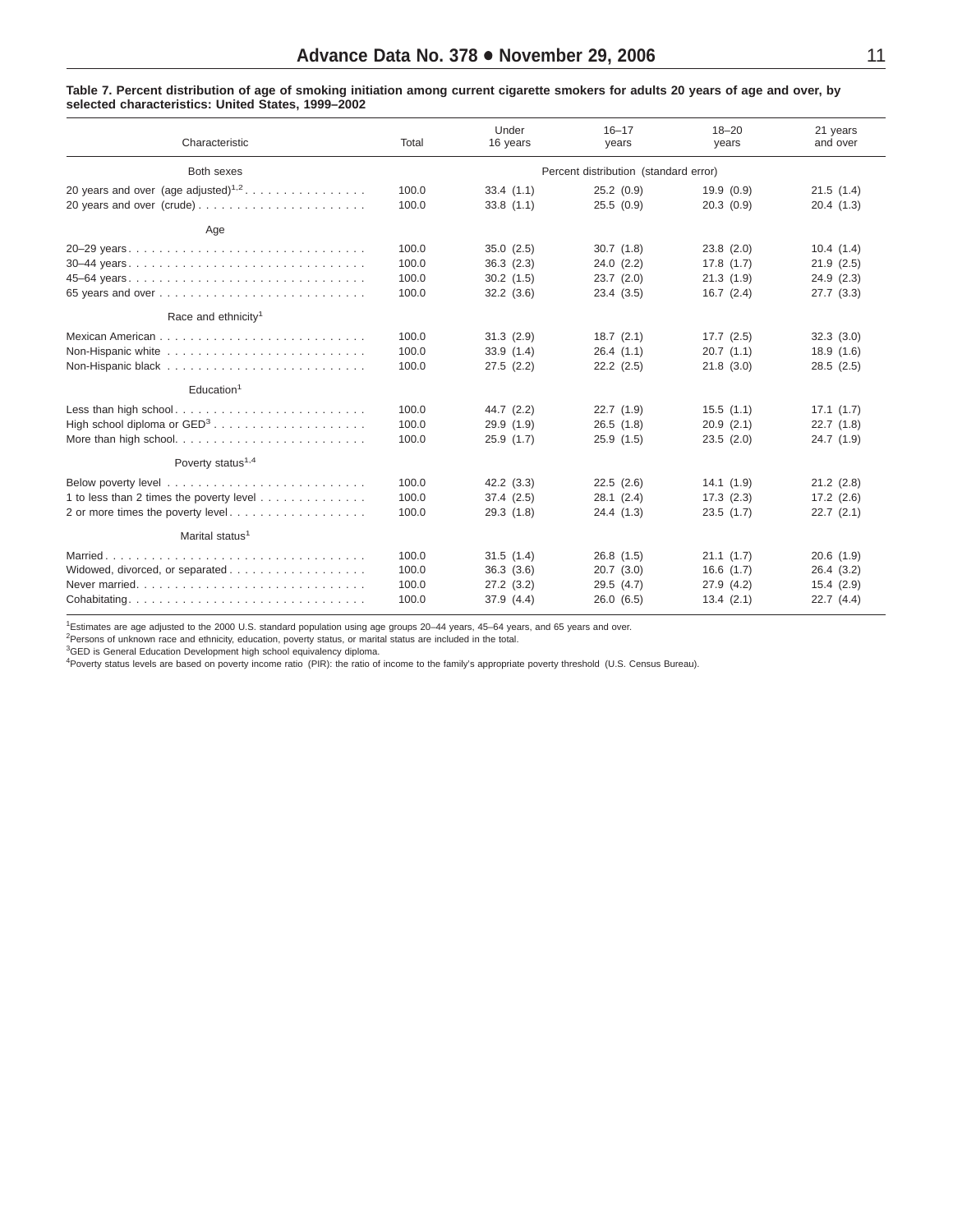<span id="page-11-0"></span>Table 8. Percent distribution of age of smoking initiation among current cigarette smokers for adult males 20 years of age and over, by **selected characteristics: United States, 1999–2002**

| Characteristic                                  | Total | Under<br>16 years | $16 - 17$<br>years                    | $18 - 20$<br>years | 21 years<br>and over |
|-------------------------------------------------|-------|-------------------|---------------------------------------|--------------------|----------------------|
| Male                                            |       |                   | Percent distribution (standard error) |                    |                      |
| 20 years and over (age adjusted) <sup>1,2</sup> | 100.0 | 36.0(1.5)         | 26.2(1.2)                             | 20.0(1.1)          | 17.7(1.7)            |
| 20 years and over (crude)                       | 100.0 | 34.9(1.2)         | 27.1(1.4)                             | 20.7(1.1)          | 17.3(1.5)            |
| Age                                             |       |                   |                                       |                    |                      |
| 20-29 years                                     | 100.0 | 30.3(2.5)         | 32.2(2.9)                             | 26.2(2.5)          | 11.3(2.3)            |
| 30–44 years                                     | 100.0 | 34.9(2.5)         | 25.3(3.0)                             | 18.5(2.2)          | 21.3(2.4)            |
|                                                 | 100.0 | 37.3(2.6)         | 26.3(2.2)                             | 19.6(2.2)          | 16.8(1.9)            |
|                                                 | 100.0 | 42.7 (4.9)        | 20.4(4.5)                             | 15.7(4.4)          | 21.1(5.1)            |
| Race and ethnicity <sup>1</sup>                 |       |                   |                                       |                    |                      |
|                                                 | 100.0 | 34.7(3.7)         | $20.2$ $(2.5)$                        | 20.1(3.0)          | 25.0(3.3)            |
|                                                 | 100.0 | 36.1(2.1)         | 27.4(1.6)                             | 20.6(1.3)          | 15.8(1.9)            |
|                                                 | 100.0 | 31.1(2.8)         | 24.7(3.4)                             | 22.3(3.4)          | 21.8(3.0)            |
| Education <sup>1</sup>                          |       |                   |                                       |                    |                      |
|                                                 | 100.0 | 50.3(2.5)         | 22.5(2.3)                             | 15.0(1.9)          | $12.2$ $(2.2)$       |
|                                                 | 100.0 | 32.8(3.1)         | 29.7(3.2)                             | 19.1(2.3)          | 18.4(3.0)            |
|                                                 | 100.0 | 25.3(2.4)         | 26.0(2.4)                             | $25.2$ $(2.2)$     | 23.5(2.2)            |
| Poverty status <sup>1,4</sup>                   |       |                   |                                       |                    |                      |
|                                                 | 100.0 | 48.9 (3.7)        | 26.1(3.6)                             | 13.5(2.4)          | 11.6(2.4)            |
| 1 to less than 2 times the poverty level        | 100.0 | 36.8(3.1)         | 30.3(3.1)                             | 16.3(2.7)          | 16.7(3.0)            |
| 2 or more times the poverty level               | 100.0 | 32.0(2.3)         | 24.4(1.7)                             | 23.9(2.0)          | 19.8(2.1)            |
| Marital status <sup>1</sup>                     |       |                   |                                       |                    |                      |
|                                                 | 100.0 | 34.1(1.8)         | $26.6$ $(2.2)$                        | 20.9(2.0)          | 18.4(2.5)            |
|                                                 | 100.0 | 38.2(5.0)         | 25.0(4.8)                             | 15.8(3.1)          | 21.1(4.6)            |
|                                                 | 100.0 | 30.2(3.9)         | 28.6(4.4)                             | 29.1(4.7)          | $12.2$ $(2.6)$       |
| Cohabitating                                    | 100.0 | 41.8(6.1)         | 19.8(3.6)                             | 14.0(2.8)          | 24.4 (6.8)           |

1 Estimates are age adjusted to the 2000 U.S. standard population using age groups 20–44 years, 45–64 years, and 65 years and over.

<sup>2</sup>Persons of unknown race and ethnicity, education, poverty status, or marital status are included in the total.<br><sup>3</sup>GED is General Education Development high school equivalency diploma.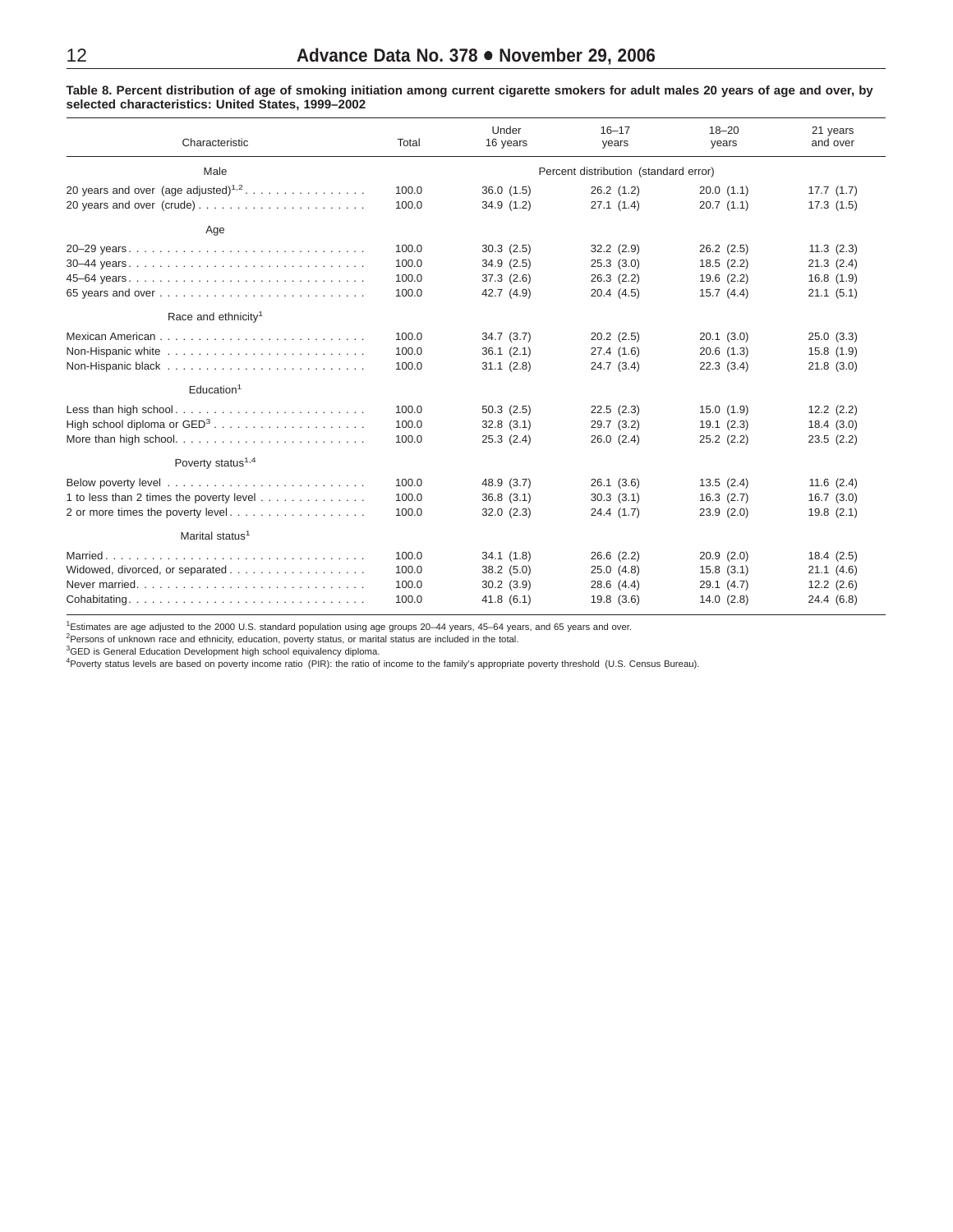### <span id="page-12-0"></span>Table 9. Percent distributions of age of smoking initiation among current cigarette smokers for adult females 20 years of age and over, **by selected characteristics: United States, 1999–2002**

| Characteristic                                  | Total | Under<br>16 years | $16 - 17$<br>years                    | $18 - 20$<br>years | 21 years<br>and over |
|-------------------------------------------------|-------|-------------------|---------------------------------------|--------------------|----------------------|
| Female                                          |       |                   | Percent distribution (standard error) |                    |                      |
| 20 years and over (age adjusted) <sup>1,2</sup> | 100.0 | 30.8(1.9)         | 24.0(1.7)                             | 19.7(1.4)          | $25.6$ $(2.1)$       |
|                                                 | 100.0 | 32.5(2.0)         | 23.7(1.8)                             | 19.3(1.4)          | 23.9(1.9)            |
| Age                                             |       |                   |                                       |                    |                      |
|                                                 | 100.0 | 41.3(3.8)         | 28.8 (3.9)                            | 20.7(3.0)          | 9.1(1.9)             |
|                                                 | 100.0 | 38.0(4.1)         | 22.4(3.0)                             | 16.9(2.5)          | 22.7(3.9)            |
| 45–64 years                                     | 100.0 | $22.6$ $(2.5)$    | 21.0(3.4)                             | 23.0(3.0)          | 33.4(3.8)            |
|                                                 | 100.0 | 20.9(4.3)         | 26.6(6.4)                             | 17.7(5.0)          | 34.8(5.1)            |
| Race and ethnicity <sup>1</sup>                 |       |                   |                                       |                    |                      |
|                                                 | 100.0 | 24.7 (4.8)        | 15.1(4.0)                             | 13.1(2.9)          | 47.1 (5.5)           |
|                                                 | 100.0 | 32.0(2.3)         | 25.3(1.9)                             | 20.6(1.8)          | 22.1(2.2)            |
|                                                 | 100.0 | 22.1(3.3)         | 18.0(2.8)                             | 20.6(3.3)          | 39.3(4.4)            |
| Education <sup>1</sup>                          |       |                   |                                       |                    |                      |
| Less than high school                           | 100.0 | 38.4(4.5)         | 22.9(3.0)                             | 16.3(2.3)          | 22.4(3.0)            |
|                                                 | 100.0 | 28.4(3.1)         | 22.9(2.8)                             | 21.5(3.1)          | 27.1(3.4)            |
|                                                 | 100.0 | 25.8(2.9)         | $26.6$ $(2.7)$                        | 21.5(2.7)          | 26.1(3.3)            |
| Poverty status <sup>1,4</sup>                   |       |                   |                                       |                    |                      |
|                                                 | 100.0 | 35.2(4.9)         | 19.1(2.9)                             | 14.8(2.8)          | 30.9(3.9)            |
| 1 to less than 2 times the poverty level        | 100.0 | 37.7(4.0)         | 25.7(4.2)                             | 18.9(3.0)          | 17.7(4.7)            |
| 2 or more times the poverty level               | 100.0 | 26.8(3.0)         | 24.4(2.3)                             | 22.7(2.7)          | 26.1(3.9)            |
| Marital status <sup>1</sup>                     |       |                   |                                       |                    |                      |
|                                                 | 100.0 | 27.5(2.9)         | 27.0(2.7)                             | 22.2(2.9)          | 23.3(2.4)            |
|                                                 | 100.0 | 34.6(3.8)         | 18.2(2.8)                             | 16.8(2.0)          | 30.5(3.7)            |
|                                                 | 100.0 | 23.7(3.8)         | 34.7(5.7)                             | 22.5(3.6)          | $*19.2(6.2)$         |
| Cohabitating                                    | 100.0 | 32.4(5.9)         | 35.6(5.7)                             | 12.4(3.5)          | 19.6 (4.5)           |

\* Estimate does not meet standard of reliability or precision (RSE>30%).

<sup>1</sup>Estimates are age adjusted to the 2000 U.S. standard population using age groups 20–44 years, 45–64 years, and 65 years and over.<br><sup>2</sup>Persons of unknown race and ethnicity, education, poverty status, or marital status ar

<sup>3</sup>GED is General Education Development high school equivalency diploma.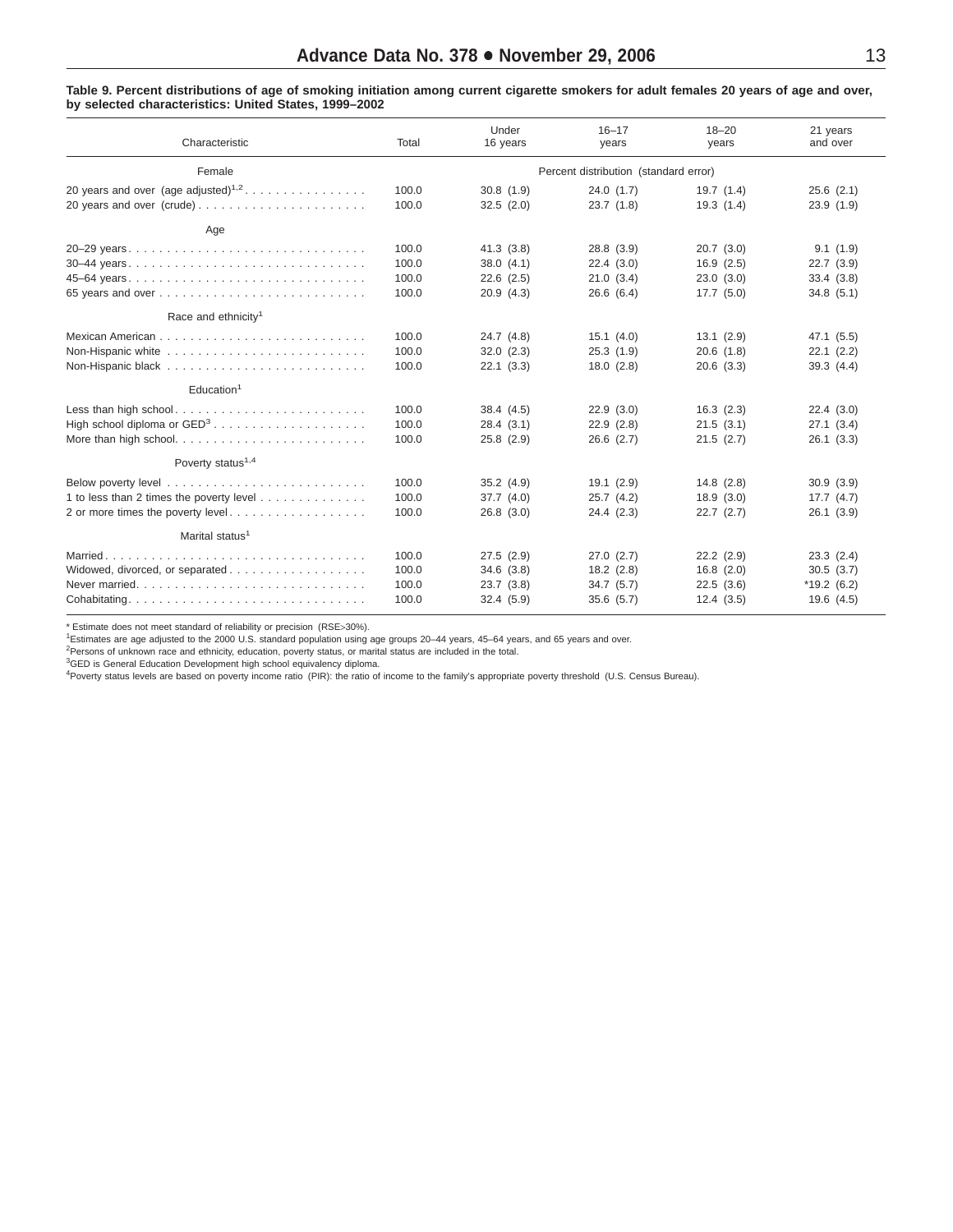<span id="page-13-0"></span>Table 10. Percent distribution of usual number of cigarettes and mean number of cigarettes smoked in a day among all current smokers **for adults 20 years of age and over, by selected characteristics: United States, 1999–2002**

|                                 |                                  |                                                     | Usual number of cigarettes                          |                                 |                          |
|---------------------------------|----------------------------------|-----------------------------------------------------|-----------------------------------------------------|---------------------------------|--------------------------|
| Characteristic                  | Total                            | Less<br>than 20                                     | $20$ or<br>more                                     | Mean<br>number<br>of cigarettes | Standard<br>error        |
|                                 |                                  |                                                     | Percent distribution (standard error)               |                                 |                          |
|                                 | 100.0<br>100.0                   | 54.5(1.6)<br>54.1(1.6)                              | 45.5(1.6)<br>45.9 (1.6)                             | 15.8<br>15.7                    | 0.4<br>0.4               |
| Age                             |                                  |                                                     |                                                     |                                 |                          |
|                                 | 100.0<br>100.0<br>100.0<br>100.0 | 65.4 (2.6)<br>54.6 (2.3)<br>43.0(2.0)<br>62.3(3.5)  | 34.6(2.6)<br>45.4 (2.3)<br>57.0(2.0)<br>37.7(3.5)   | 12.3<br>15.1<br>19.1<br>15.2    | 0.6<br>0.6<br>0.6<br>0.9 |
| Sex <sup>1</sup>                |                                  |                                                     |                                                     |                                 |                          |
|                                 | 100.0<br>100.0                   | $51.6$ $(2.0)$<br>57.7 (1.8)                        | 48.4 (2.0)<br>42.3 (1.8)                            | 16.7<br>14.8                    | 0.5<br>0.5               |
| Race and ethnicity <sup>1</sup> |                                  |                                                     |                                                     |                                 |                          |
|                                 | 100.0<br>100.0<br>100.0          | 83.5(2.7)<br>47.1(1.7)<br>71.3(2.4)                 | 16.5(2.7)<br>52.9(1.7)<br>$28.7$ $(2.4)$            | 8.5<br>17.7<br>11.9             | 0.5<br>0.4<br>0.4        |
| Education <sup>1</sup>          |                                  |                                                     |                                                     |                                 |                          |
| More than high school           | 100.0<br>100.0<br>100.0          | 51.1(2.9)<br>47.7 (3.5)<br>63.4 (2.2)               | 48.9 (2.9)<br>52.3(3.5)<br>36.6(2.2)                | 16.9<br>16.7<br>14.2            | 0.7<br>0.8<br>0.5        |
| Poverty status <sup>1,4</sup>   |                                  |                                                     |                                                     |                                 |                          |
|                                 | 100.0<br>100.0<br>100.0          | 57.0 (3.2)<br>52.8(4.0)<br>54.9 (1.6)               | 43.0(3.2)<br>47.2 (4.0)<br>45.1 (1.6)               | 15.2<br>16.2<br>15.8            | 0.7<br>1.0<br>0.4        |
| Marital status <sup>1</sup>     |                                  |                                                     |                                                     |                                 |                          |
|                                 | 100.0<br>100.0<br>100.0<br>100.0 | 51.1(2.3)<br>56.9 (2.8)<br>60.8 (5.3)<br>43.7 (4.9) | 48.9 (2.3)<br>43.1(2.8)<br>39.2 (5.3)<br>56.3 (4.9) | 16.4<br>15.8<br>14.7<br>16.9    | 0.5<br>0.8<br>1.4<br>0.9 |

1 Estimates are age adjusted to the 2000 U.S. standard population using age groups 20–44 years, 45–64 years, and 65 years and over.

<sup>2</sup>Persons of unknown race and ethnicity, education, poverty status, or marital status are included in the total.<br><sup>3</sup>GED is General Education Development high school equivalency diploma.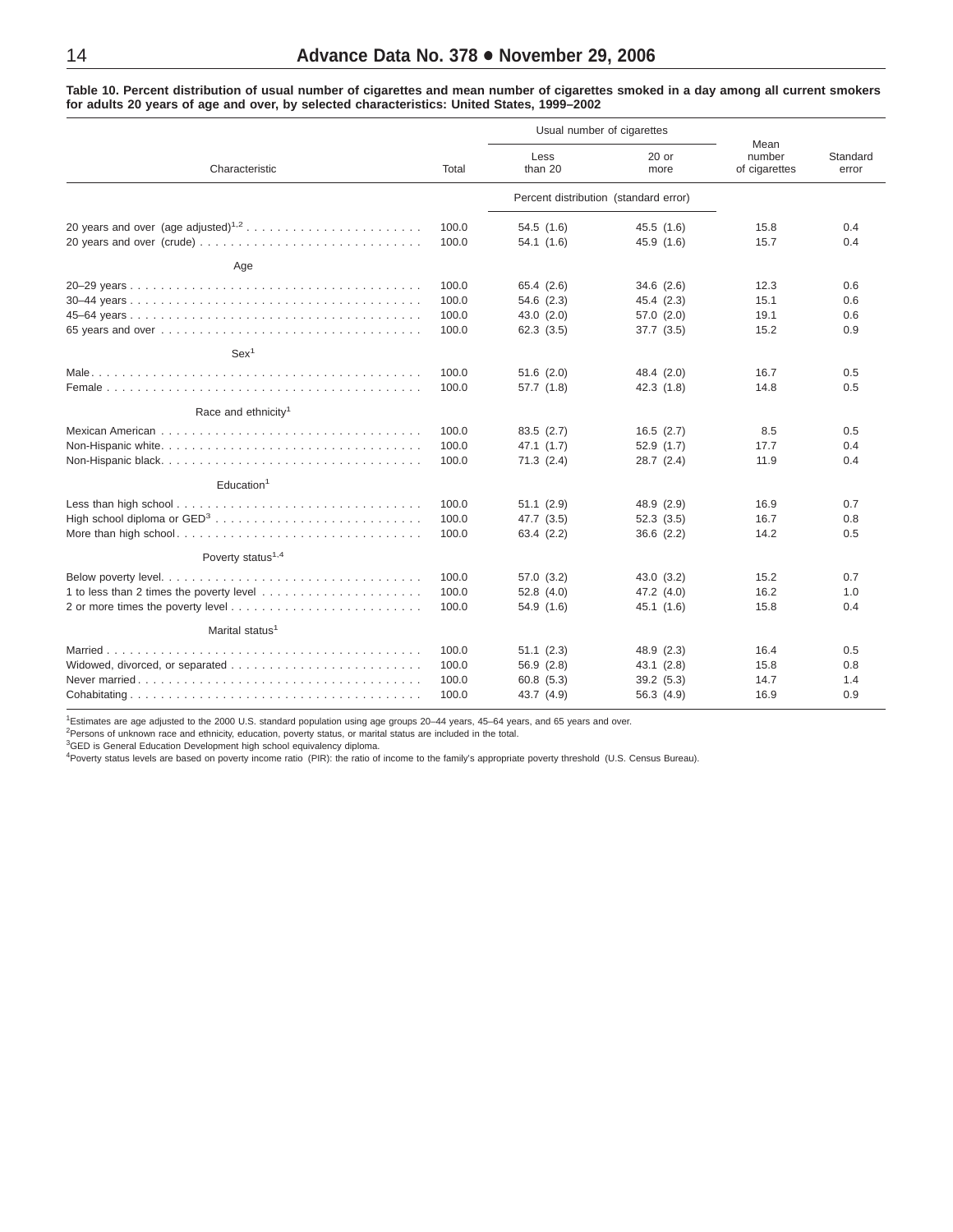#### <span id="page-14-0"></span>Table 11. Prevalence of current use of cigar or spit tobacco for adults 20 years of age and over, by selected characteristics: **United States, 1999–2002**

|                                 | Use of cigar or spit tobacco at least 20 times in life |                   |                                |                   |  |
|---------------------------------|--------------------------------------------------------|-------------------|--------------------------------|-------------------|--|
| Characteristic                  | Cigar<br>(percent)                                     | Standard<br>error | Spit <sup>1</sup><br>(percent) | Standard<br>error |  |
|                                 | 2.5<br>2.5                                             | 0.2<br>0.2        | 2.4<br>2.4                     | 0.4<br>0.4        |  |
| Age                             |                                                        |                   |                                |                   |  |
|                                 | 2.5<br>2.5<br>3.1                                      | 0.4<br>0.4<br>0.4 | 3.0<br>2.9<br>2.1              | 0.7<br>0.5<br>0.4 |  |
|                                 | 1.3                                                    | 0.3               | 1.6                            | 0.3               |  |
| Sex <sup>2</sup>                |                                                        |                   |                                |                   |  |
|                                 | 5.2<br>$*0.3$                                          | 0.4<br>0.1        | 4.8<br>$*0.3$                  | 0.8<br>0.1        |  |
| Race and ethnicity <sup>2</sup> |                                                        |                   |                                |                   |  |
|                                 | 0.9<br>2.6<br>2.9                                      | 0.3<br>0.2<br>0.6 | 0.9<br>3.1<br>1.5              | 0.2<br>0.5<br>0.5 |  |
| Education <sup>2</sup>          |                                                        |                   |                                |                   |  |
|                                 | 2.4<br>2.9<br>2.3                                      | 0.4<br>0.5<br>0.2 | 2.5<br>4.0<br>1.5              | 0.4<br>0.8<br>0.2 |  |
| Poverty status <sup>2,5</sup>   |                                                        |                   |                                |                   |  |
|                                 | 1.6<br>2.8<br>2.5                                      | 0.3<br>0.5<br>0.3 | 2.3<br>3.5<br>2.2              | 0.5<br>0.9<br>0.4 |  |
| Marital status <sup>2</sup>     |                                                        |                   |                                |                   |  |
|                                 | 2.7<br>1.7<br>2.5                                      | 0.3<br>0.4<br>0.7 | 2.4<br>3.5<br>1.8              | 0.5<br>0.8<br>0.4 |  |
|                                 | $*2.4$                                                 | 0.9               | $*2.4$                         | 0.9               |  |

\* Estimate does not meet standard of reliability or precision (RSE>30%).

<sup>1</sup>Spit tobacco is snuff or chewing tobacco.

2 Estimates are age adjusted to the 2000 U.S. standard population using age groups 20–44 years, 45–64 years, and 65 years and over.

<sup>3</sup>Persons of unknown race and ethnicity, education, poverty status, or marital status are included in the total.<br><sup>4</sup>GED is General Education Development high school equivalency diploma.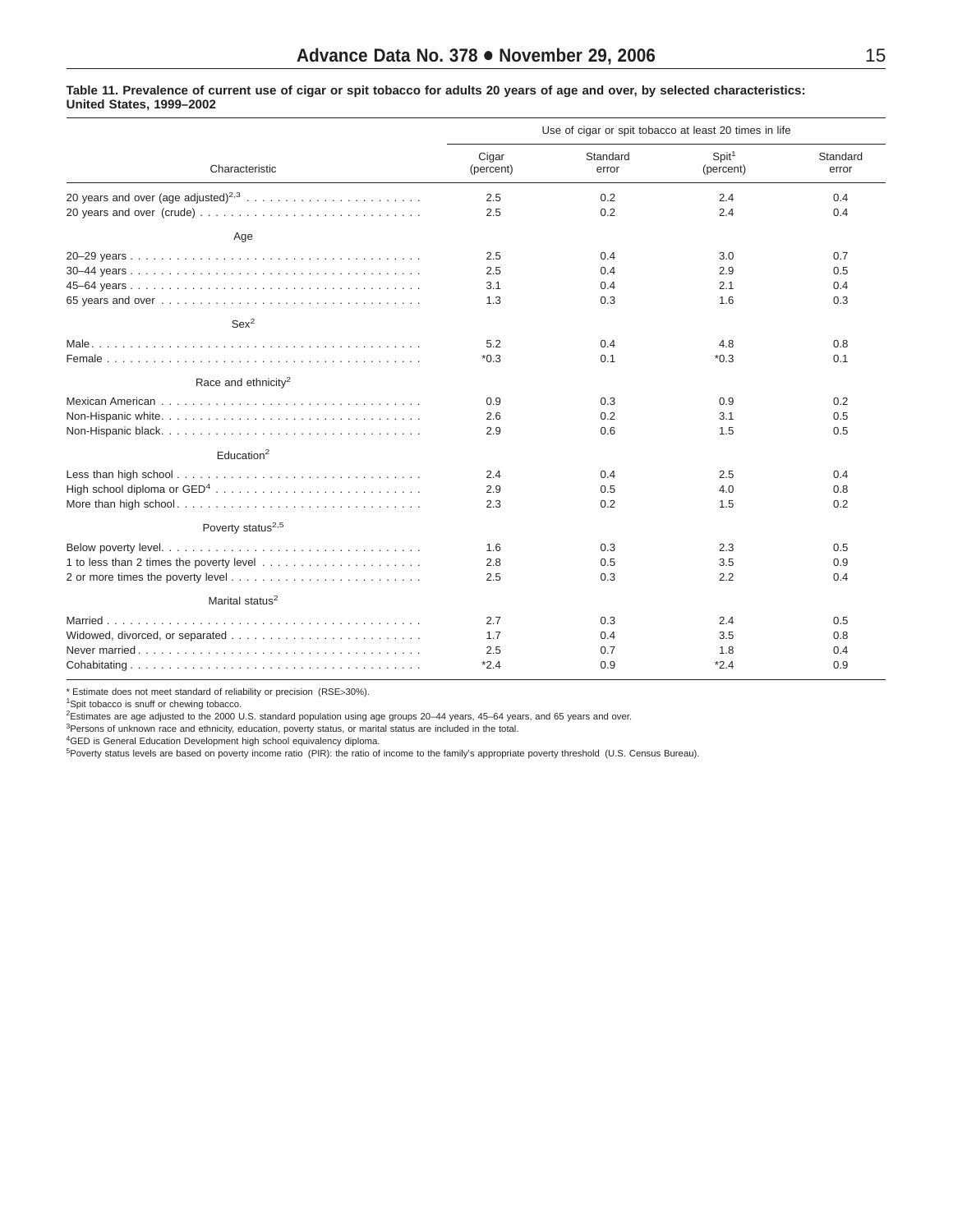### <span id="page-15-0"></span>Table 12. Percent distribution of lifetime alcohol drinking status for adults 20 years of age and over, by selected characteristics: **United States, 1999–2002**

| Characteristic                                                                                  | Total                                 | Lifetime<br>abstainer | Former<br>drinker | Current<br>drinker |  |
|-------------------------------------------------------------------------------------------------|---------------------------------------|-----------------------|-------------------|--------------------|--|
| Both sexes                                                                                      | Percent distribution (standard error) |                       |                   |                    |  |
|                                                                                                 | 100.0                                 | 13.3(1.6)             | 17.0(0.8)         | 69.8 (1.9)         |  |
|                                                                                                 | 100.0                                 | 13.2(1.6)             | 17.0(0.8)         | 69.8 (1.9)         |  |
| Age                                                                                             |                                       |                       |                   |                    |  |
|                                                                                                 | 100.0                                 | 16.1(2.9)             | 6.1(0.8)          | 77.8(3.1)          |  |
|                                                                                                 | 100.0                                 | 9.2(1.4)              | 13.9(1.0)         | 76.9 (1.8)         |  |
|                                                                                                 | 100.0                                 | 11.2(1.3)             | 19.9(1.4)         | 68.9 (1.9)         |  |
|                                                                                                 | 100.0                                 | 21.4(2.1)             | 28.8(1.4)         | 49.8 (2.8)         |  |
| Race and ethnicity <sup>1</sup>                                                                 |                                       |                       |                   |                    |  |
| Mexican American $\ldots \ldots \ldots \ldots \ldots \ldots \ldots \ldots \ldots \ldots \ldots$ | 100.0                                 | 15.9(1.0)             | 18.2(1.0)         | 66.0 (1.2)         |  |
|                                                                                                 | 100.0                                 | 11.0(2.1)             | 16.4(1.0)         | $72.6$ $(2.5)$     |  |
| Non-Hispanic black                                                                              | 100.0                                 | 20.0(1.5)             | 21.7(1.2)         | 58.3(1.4)          |  |
| Education <sup>1</sup>                                                                          |                                       |                       |                   |                    |  |
|                                                                                                 | 100.0                                 | 17.5(1.1)             | 21.9(1.4)         | 60.6(1.5)          |  |
|                                                                                                 | 100.0                                 | 12.8(1.4)             | 18.5(0.9)         | 68.7 (1.5)         |  |
|                                                                                                 | 100.0                                 | 11.4(2.1)             | 14.0(0.9)         | 74.6 (2.6)         |  |
| Poverty status <sup>1,4</sup>                                                                   |                                       |                       |                   |                    |  |
|                                                                                                 | 100.0                                 | 23.4(2.1)             | 20.3(1.6)         | 56.2(2.2)          |  |
|                                                                                                 | 100.0                                 | 15.9(1.6)             | 23.8(1.5)         | 60.3(2.1)          |  |
|                                                                                                 | 100.0                                 | 9.9(1.7)              | 14.6(0.9)         | 75.5(2.1)          |  |
| Marital status <sup>1</sup>                                                                     |                                       |                       |                   |                    |  |
|                                                                                                 | 100.0                                 | 12.8(2.1)             | 18.3(1.0)         | 69.0 (2.7)         |  |
|                                                                                                 | 100.0                                 | 11.7(1.2)             | 17.2(1.3)         | 71.1(1.6)          |  |
|                                                                                                 | 100.0                                 | 16.4(1.9)             | 16.4(1.5)         | 67.3 (1.9)         |  |
|                                                                                                 | 100.0                                 | $*8.1(2.7)$           | 11.8(3.0)         | 80.1(3.0)          |  |

\* Estimate does not meet standard of reliability or precision (RSE>30%).

<sup>1</sup>Estimates are age adjusted to the 2000 U.S. standard population using age groups 20–44 years, 45–64 years, and 65 years and over.<br><sup>2</sup>Persons of unknown race and ethnicity, education, poverty status, or marital status ar

<sup>3</sup>GED is General Education Development high school equivalency diploma.<br><sup>4</sup>Poverty status levels are based on poverty income ratio (PIR): the ratio of income to the family's appropriate poverty threshold (U.S. Census Bure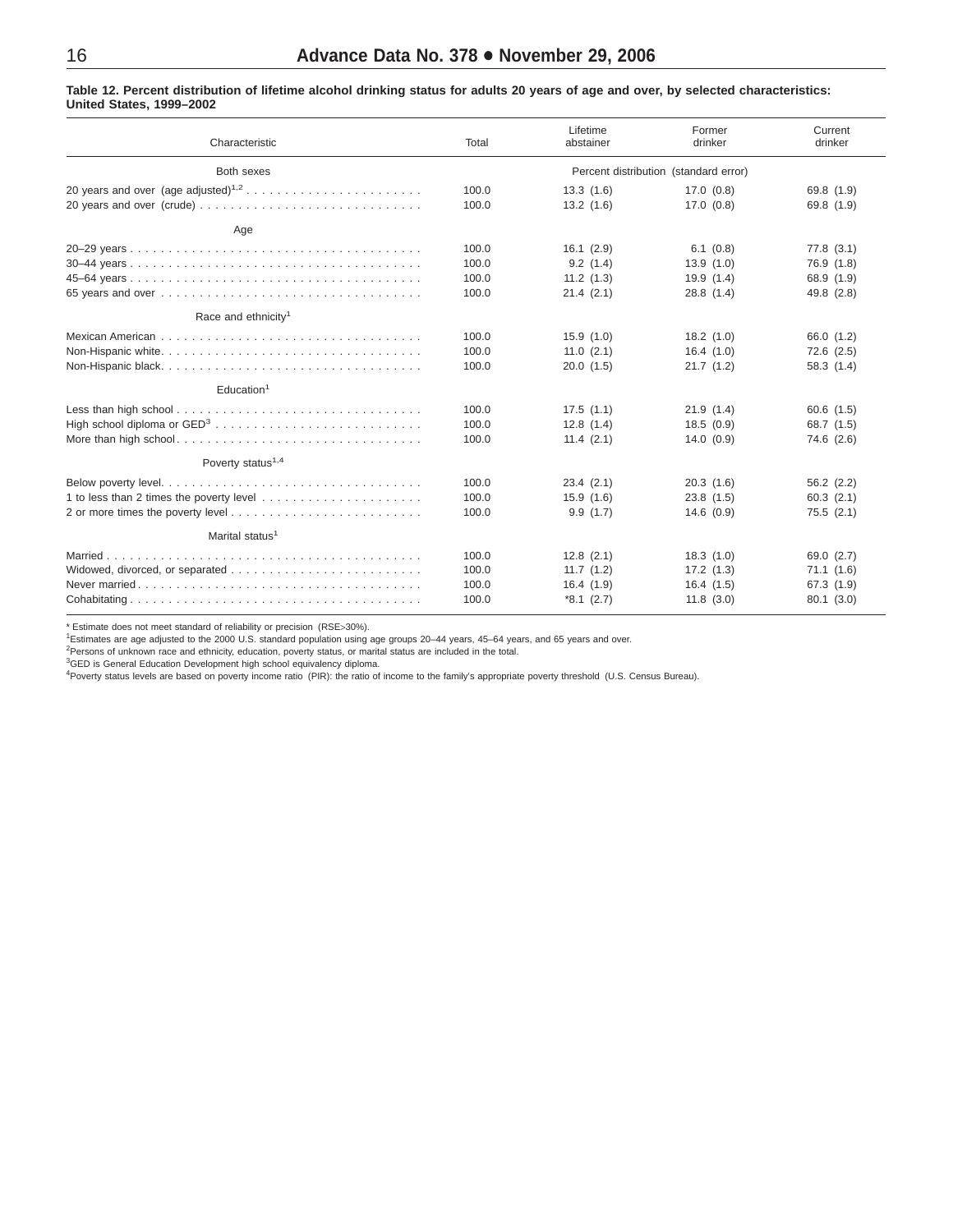<span id="page-16-0"></span>

| Characteristic                                                                                         | Total                            | Lifetime<br>abstainer                           | Former<br>drinker                                   | Current<br>drinker                                 |
|--------------------------------------------------------------------------------------------------------|----------------------------------|-------------------------------------------------|-----------------------------------------------------|----------------------------------------------------|
| Male                                                                                                   |                                  |                                                 | Percent distribution (standard error)               |                                                    |
|                                                                                                        | 100.0<br>100.0                   | 7.3(1.5)<br>7.2(1.5)                            | 17.2(0.9)<br>16.7(0.9)                              | 75.5(1.8)<br>76.0 (1.8)                            |
| Age                                                                                                    |                                  |                                                 |                                                     |                                                    |
|                                                                                                        | 100.0<br>100.0<br>100.0<br>100.0 | 11.4(2.5)<br>5.6(1.6)<br>5.7(1.2)<br>8.8(1.5)   | 3.8(1.0)<br>12.4(1.2)<br>21.4(1.6)<br>32.6(2.3)     | 84.8 (2.9)<br>82.0(1.9)<br>72.9 (1.9)<br>58.6(2.8) |
| Race and ethnicity <sup>1</sup>                                                                        |                                  |                                                 |                                                     |                                                    |
| Mexican American $\ldots \ldots \ldots \ldots \ldots \ldots \ldots \ldots \ldots \ldots \ldots \ldots$ | 100.0<br>100.0<br>100.0          | 4.6(0.8)<br>6.7(1.9)<br>11.6(1.7)               | 18.8(1.3)<br>16.7(1.2)<br>21.6(1.3)                 | 76.6 (1.7)<br>76.6 (2.2)<br>66.7 (1.9)             |
| Education <sup>1</sup>                                                                                 |                                  |                                                 |                                                     |                                                    |
|                                                                                                        | 100.0<br>100.0<br>100.0          | 6.1(0.7)<br>6.5(1.1)<br>8.3(2.3)                | 22.7(1.6)<br>19.5(1.6)<br>13.6(1.0)                 | 71.2(1.6)<br>74.0 (2.7)<br>78.1 (2.7)              |
| Poverty status <sup>1,4</sup>                                                                          |                                  |                                                 |                                                     |                                                    |
|                                                                                                        | 100.0<br>100.0<br>100.0          | 11.9(2.0)<br>9.0(1.2)<br>5.7(1.7)               | 19.5(1.4)<br>24.8(2.0)<br>15.2(1.1)                 | 68.5(2.7)<br>66.3 (2.3)<br>79.1 (2.0)              |
| Marital status <sup>1</sup>                                                                            |                                  |                                                 |                                                     |                                                    |
|                                                                                                        | 100.0<br>100.0<br>100.0<br>100.0 | 7.7(2.2)<br>3.0(0.8)<br>8.1(1.1)<br>$*1.7(0.7)$ | 18.3(1.2)<br>16.9(1.7)<br>18.2(2.1)<br>$*13.0(4.1)$ | 74.0 (1.8)<br>80.1(1.8)<br>73.8(2.3)<br>85.3 (4.2) |

\* Estimate does not meet standard of reliability or precision (RSE>30%).

<sup>1</sup>Estimates are age adjusted to the 2000 U.S. standard population using age groups 20–44 years, 45–64 years, and 65 years and over.<br><sup>2</sup>Persons of unknown race and ethnicity, education, poverty status, or marital status ar

<sup>3</sup>GED is General Education Development high school equivalency diploma.<br><sup>4</sup>Poverty status levels are based on poverty income ratio (PIR): the ratio of income to the family's appropriate poverty threshold (U.S. Census Bure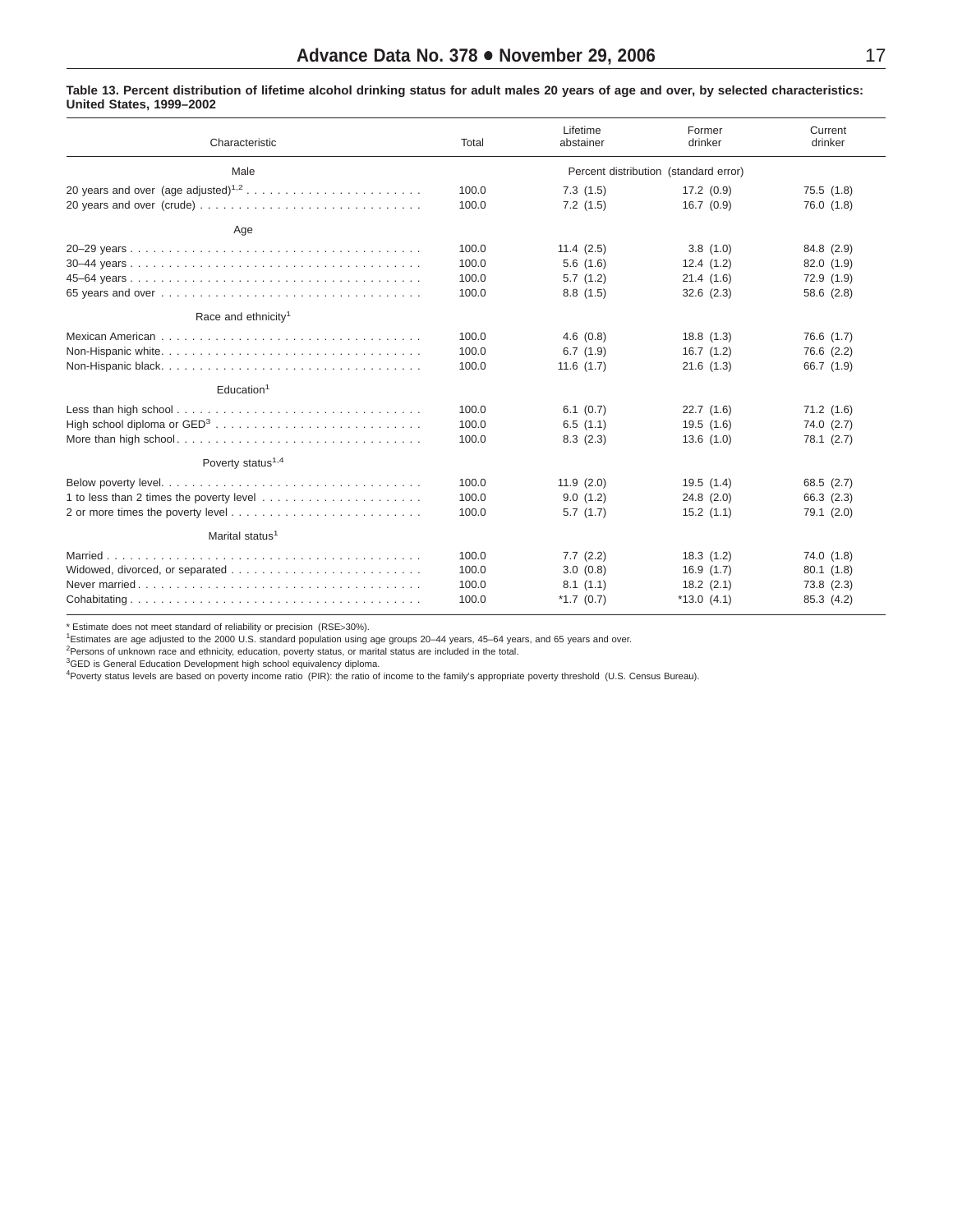### <span id="page-17-0"></span>Table 14. Percent distribution of lifetime alcohol drinking status for adult females 20 years of age and over, by selected characteristics: **United States, 1999–2002**

| Characteristic                                                                                                                          | Total                                 | Lifetime<br>abstainer | Former<br>drinker | Current<br>drinker |  |
|-----------------------------------------------------------------------------------------------------------------------------------------|---------------------------------------|-----------------------|-------------------|--------------------|--|
| Female                                                                                                                                  | Percent distribution (standard error) |                       |                   |                    |  |
|                                                                                                                                         | 100.0                                 | 18.6(1.8)             | 17.0(0.9)         | 64.4 (2.0)         |  |
|                                                                                                                                         | 100.0                                 | 18.8(1.8)             | 17.3(0.9)         | 63.9(2.0)          |  |
| Age                                                                                                                                     |                                       |                       |                   |                    |  |
|                                                                                                                                         | 100.0                                 | 20.9(3.5)             | 8.5(1.1)          | 70.6(3.4)          |  |
|                                                                                                                                         | 100.0                                 | 12.8(1.5)             | 15.5(1.1)         | 71.7(1.9)          |  |
|                                                                                                                                         | 100.0                                 | 16.3(1.7)             | 18.6(1.6)         | 65.2(2.1)          |  |
|                                                                                                                                         | 100.0                                 | 30.7(2.8)             | 26.0(1.2)         | 43.3(3.0)          |  |
| Race and ethnicity <sup>1</sup>                                                                                                         |                                       |                       |                   |                    |  |
| Mexican American $\ldots$ , $\ldots$ , $\ldots$ , $\ldots$ , $\ldots$ , $\ldots$ , $\ldots$ , $\ldots$ , $\ldots$ , $\ldots$ , $\ldots$ | 100.0                                 | 27.8(1.9)             | 18.1(1.4)         | 54.1(2.2)          |  |
|                                                                                                                                         | 100.0                                 | 14.8(2.3)             | 16.2(1.2)         | 68.9 (2.7)         |  |
|                                                                                                                                         | 100.0                                 | 26.6(1.8)             | 21.9(1.6)         | 51.5(2.1)          |  |
| Education <sup>1</sup>                                                                                                                  |                                       |                       |                   |                    |  |
|                                                                                                                                         | 100.0                                 | 28.1(1.7)             | 22.3(1.9)         | 49.6 (1.9)         |  |
|                                                                                                                                         | 100.0                                 | 18.1(1.9)             | 18.0(1.1)         | 639 (1.9)          |  |
| More than high school                                                                                                                   | 100.0                                 | 14.3(2.1)             | 14.3(1.1)         | 71.3(2.6)          |  |
| Poverty status <sup>1,4</sup>                                                                                                           |                                       |                       |                   |                    |  |
|                                                                                                                                         | 100.0                                 | 30.8(2.6)             | 21.1(2.4)         | 48.1 (2.7)         |  |
|                                                                                                                                         | 100.0                                 | 21.5(2.6)             | 23.4(1.7)         | 55.1(2.1)          |  |
|                                                                                                                                         | 100.0                                 | 14.1(1.9)             | 14.1(1.0)         | $71.8$ $(2.4)$     |  |
| Marital status <sup>1</sup>                                                                                                             |                                       |                       |                   |                    |  |
|                                                                                                                                         | 100.0                                 | 18.4(2.2)             | 17.7(1.0)         | 63.9(2.9)          |  |
|                                                                                                                                         | 100.0                                 | 15.5(1.7)             | 17.5(1.5)         | 67.1(2.0)          |  |
|                                                                                                                                         | 100.0                                 | 25.6(3.1)             | 14.5(2.2)         | 59.9 (2.7)         |  |
|                                                                                                                                         | 100.0                                 | $*15.0(5.4)$          | $*10.6(3.3)$      | 74.4 (6.2)         |  |

\* Estimate does not meet standard of reliability or precision (RSE>30%).

<sup>1</sup>Estimates are age adjusted to the 2000 U.S. standard population using age groups 20–44 years, 45–64 years, and 65 years and over.<br><sup>2</sup>Persons of unknown race and ethnicity, education, poverty status, or marital status ar

<sup>3</sup>GED is General Education Development high school equivalency diploma.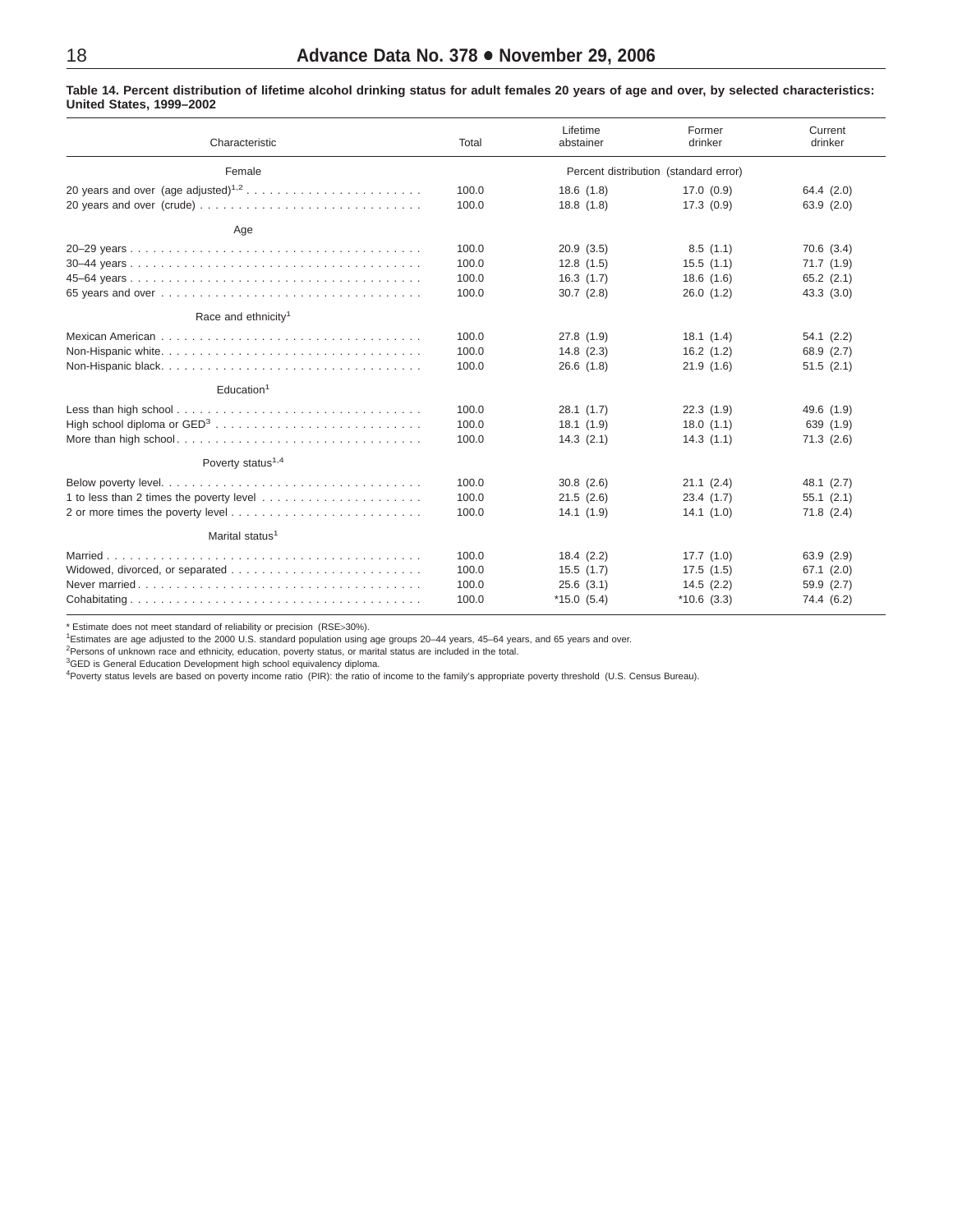#### <span id="page-18-0"></span>Table 15. Percent distribution of current alcohol drinking status for adults 20 years of age and over, by selected characteristics: United **States, 1999–2002**

| Characteristic                                                                                  | Total | Nondrinker                            | Light<br>drinker | Moderate<br>drinker | Heavier<br>drinker |  |
|-------------------------------------------------------------------------------------------------|-------|---------------------------------------|------------------|---------------------|--------------------|--|
| Both sexes                                                                                      |       | Percent distribution (standard error) |                  |                     |                    |  |
|                                                                                                 | 100.0 | 30.2(1.9)                             | 44.8 (1.3)       | 16.6(0.7)           | 8.3(0.5)           |  |
|                                                                                                 | 100.0 | 30.2(1.9)                             | 44.9 (1.3)       | 16.6(0.7)           | 8.3(0.5)           |  |
| Age                                                                                             |       |                                       |                  |                     |                    |  |
|                                                                                                 | 100.0 | 22.2(3.1)                             | 48.8 (2.0)       | 18.4(1.3)           | 10.6(1.4)          |  |
|                                                                                                 | 100.0 | 23.1(1.8)                             | 48.8 (1.7)       | 19.4(1.1)           | 8.7(0.8)           |  |
|                                                                                                 | 100.0 | 31.1(1.9)                             | 44.5 (1.8)       | 15.6(0.9)           | 8.8(0.9)           |  |
|                                                                                                 | 100.0 | 50.2(2.8)                             | 34.0(2.0)        | 11.6(1.2)           | 4.2(0.5)           |  |
| Race and ethnicity <sup>1</sup>                                                                 |       |                                       |                  |                     |                    |  |
| Mexican American $\ldots \ldots \ldots \ldots \ldots \ldots \ldots \ldots \ldots \ldots \ldots$ | 100.0 | 34.0(1.2)                             | 44.8 (1.2)       | 15.4(0.6)           | 5.8(0.6)           |  |
|                                                                                                 | 100.0 | 27.4(2.5)                             | 45.4 (1.7)       | 17.8(0.9)           | 9.4(0.6)           |  |
| Non-Hispanic black                                                                              | 100.0 | 41.7(1.4)                             | 39.9(1.5)        | 12.6(0.9)           | 5.9(0.9)           |  |
| Education <sup>1</sup>                                                                          |       |                                       |                  |                     |                    |  |
|                                                                                                 | 100.0 | 39.4(1.5)                             | 37.0(1.3)        | 15.0(1.1)           | 8.7(0.6)           |  |
|                                                                                                 | 100.0 | 31.3(1.5)                             | 44.3(1.4)        | 15.0(1.0)           | 9.4(0.8)           |  |
| More than high school                                                                           | 100.0 | 25.4(2.6)                             | 48.4 (1.9)       | 18.4(0.9)           | 7.9(0.7)           |  |
| Poverty status <sup>1,4</sup>                                                                   |       |                                       |                  |                     |                    |  |
|                                                                                                 | 100.0 | 43.8 (2.2)                            | 39.0(2.0)        | 11.6(1.2)           | 5.6(0.8)           |  |
|                                                                                                 | 100.0 | 39.7(2.1)                             | 38.8(2.1)        | 13.4(1.1)           | 8.1(1.2)           |  |
|                                                                                                 | 100.0 | 24.5(2.1)                             | 47.9 (1.5)       | 18.8(1.0)           | 8.8(0.5)           |  |
| Marital status <sup>1</sup>                                                                     |       |                                       |                  |                     |                    |  |
|                                                                                                 | 100.0 | 31.0(2.7)                             | $46.2$ $(2.0)$   | 16.7(1.0)           | 6.2(0.7)           |  |
|                                                                                                 | 100.0 | 28.9(1.6)                             | 45.0(1.9)        | 16.2(1.2)           | 9.9(1.2)           |  |
|                                                                                                 | 100.0 | 32.7(1.9)                             | 40.9(1.7)        | 15.9(1.4)           | 10.5(1.5)          |  |
|                                                                                                 | 100.0 | 19.9(3.0)                             | 48.2(3.1)        | 18.6(2.9)           | 13.3(1.9)          |  |

1 Estimates are age adjusted to the 2000 U.S. standard population using age groups 20–44 years, 45–64 years, and 65 years and over.

<sup>2</sup>Persons of unknown race and ethnicity, education, poverty status, or marital status are included in the total.

<sup>3</sup>GED is General Education Development high school equivalency diploma.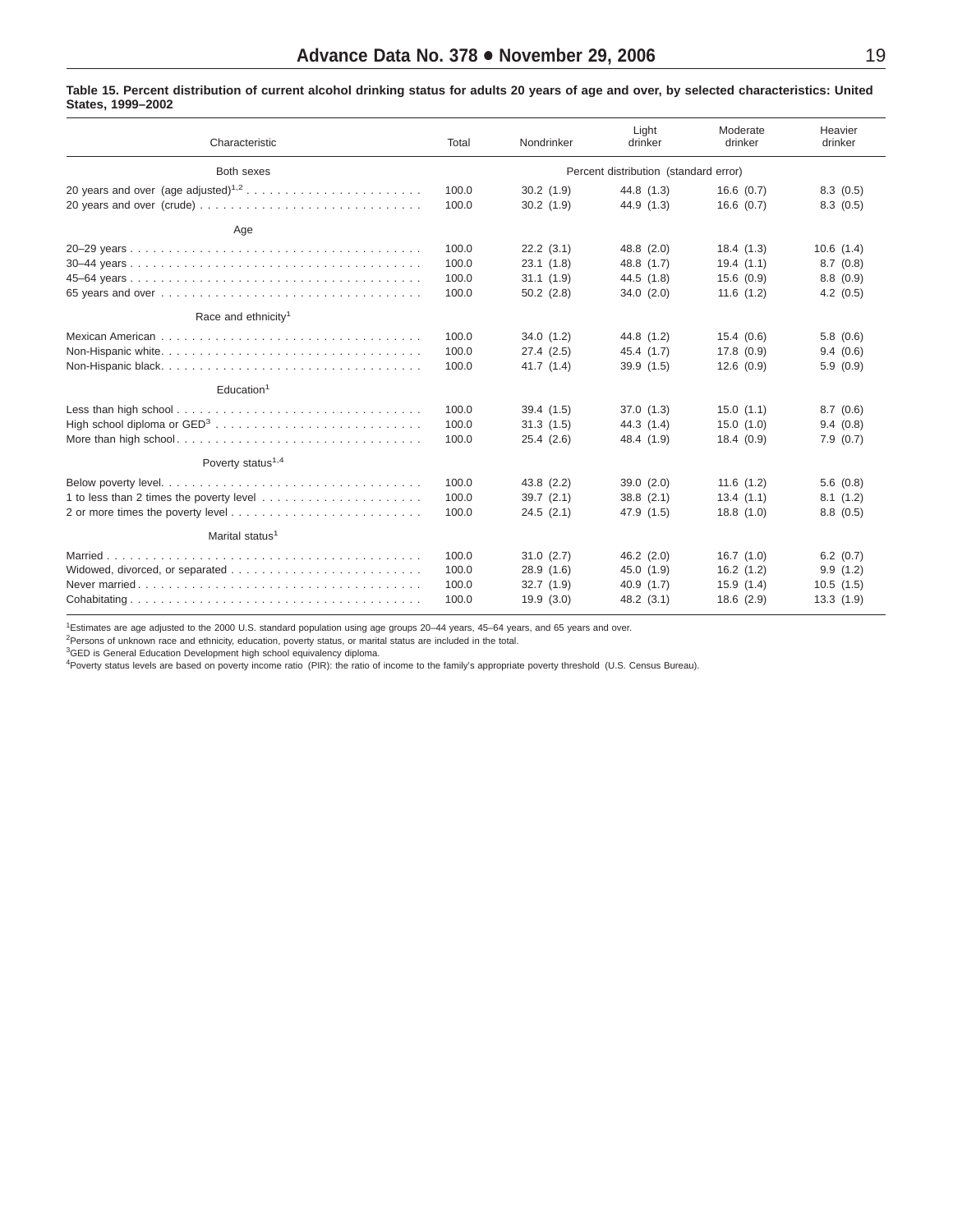### <span id="page-19-0"></span>Table 16. Percent distribution of current alcohol drinking status for adult males 20 years of age and over, by selected characteristics: **United States, 1999–2002**

| Characteristic                                                                                  | Total | Nondrinker                            | Light<br>drinker | Moderate<br>drinker | Heavier<br>drinker |  |  |
|-------------------------------------------------------------------------------------------------|-------|---------------------------------------|------------------|---------------------|--------------------|--|--|
| Male                                                                                            |       | Percent distribution (standard error) |                  |                     |                    |  |  |
|                                                                                                 | 100.0 | 24.5(1.8)                             | 39.5(1.2)        | 25.7(1.1)           | 10.4(0.5)          |  |  |
|                                                                                                 | 100.0 | 24.5(1.8)                             | 39.6(1.2)        | 25.9(1.1)           | 10.5(0.5)          |  |  |
| Age                                                                                             |       |                                       |                  |                     |                    |  |  |
|                                                                                                 | 100.0 | $15.2$ $(2.9)$                        | 41.8(2.1)        | 29.3(1.8)           | 13.7(1.9)          |  |  |
|                                                                                                 | 100.0 | 18.0(1.9)                             | 41.8(2.0)        | 29.3(1.8)           | 10.9(1.1)          |  |  |
|                                                                                                 | 100.0 | 27.1(1.9)                             | 38.8(1.5)        | 23.5(1.4)           | 10.6(1.3)          |  |  |
|                                                                                                 | 100.0 | 41.4(2.8)                             | 33.9(2.2)        | 19.3(1.6)           | 5.4(0.8)           |  |  |
| Race and ethnicity <sup>1</sup>                                                                 |       |                                       |                  |                     |                    |  |  |
| Mexican American $\ldots \ldots \ldots \ldots \ldots \ldots \ldots \ldots \ldots \ldots \ldots$ | 100.0 | 23.4(1.7)                             | 42.0(1.6)        | 26.2(1.0)           | 8.4(1.1)           |  |  |
|                                                                                                 | 100.0 | 23.4(2.2)                             | 38.8(1.5)        | 26.4(1.4)           | 11.4(0.7)          |  |  |
|                                                                                                 | 100.0 | 33.3(1.9)                             | 38.0(1.8)        | 21.1(1.3)           | 7.7(1.5)           |  |  |
| Education <sup>1</sup>                                                                          |       |                                       |                  |                     |                    |  |  |
|                                                                                                 | 100.0 | 28.8(1.6)                             | 34.8(2.0)        | 24.1(1.5)           | 12.2(1.1)          |  |  |
|                                                                                                 | 100.0 | 26.0(1.8)                             | 39.8(1.6)        | 22.4(1.5)           | 11.8(1.2)          |  |  |
|                                                                                                 | 100.0 | 21.9(2.7)                             | 41.1(2.0)        | 27.8(1.6)           | 9.1(0.6)           |  |  |
| Poverty status <sup>1,4</sup>                                                                   |       |                                       |                  |                     |                    |  |  |
|                                                                                                 | 100.0 | 31.5(2.7)                             | 38.3(2.4)        | 20.6(2.4)           | 9.6(1.6)           |  |  |
|                                                                                                 | 100.0 | 33.7(2.3)                             | 34.2(2.3)        | 20.7(1.9)           | 11.4(1.9)          |  |  |
|                                                                                                 | 100.0 | 20.9(2.0)                             | 41.3(1.3)        | 27.7(1.4)           | 10.0 (0.6)         |  |  |
| Marital status <sup>1</sup>                                                                     |       |                                       |                  |                     |                    |  |  |
|                                                                                                 | 100.0 | 26.0(2.7)                             | 41.2(1.9)        | 25.8(1.4)           | 6.9(0.9)           |  |  |
|                                                                                                 | 100.0 | 19.9(1.8)                             | 32.5(2.9)        | 29.9(2.8)           | 17.7(2.4)          |  |  |
|                                                                                                 | 100.0 | 26.2(2.3)                             | 37.2(2.6)        | $22.2$ $(2.1)$      | 14.4(2.7)          |  |  |
|                                                                                                 | 100.0 | 14.7(4.2)                             | 46.0 (4.8)       | 24.5(3.7)           | 14.8(2.4)          |  |  |

1 Estimates are age adjusted to the 2000 U.S. standard population using age groups 20–44 years, 45–64 years, and 65 years and over.

<sup>2</sup>Persons of unknown race and ethnicity, education, poverty status, or marital status are included in the total.<br><sup>3</sup>GED is General Education Development high school equivalency diploma.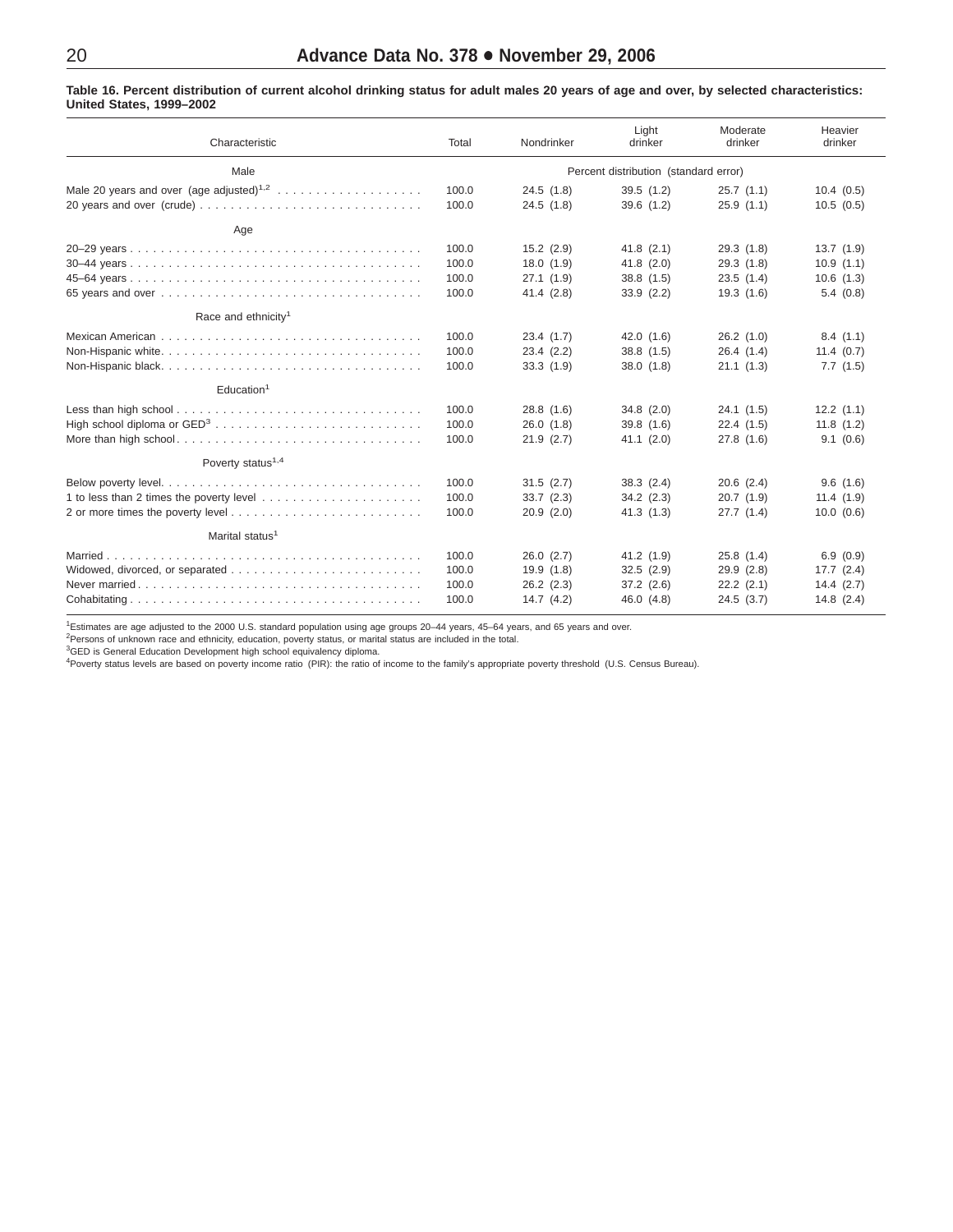#### Table 17. Percent distribution of current alcohol drinking status for adult females 20 years of age and over, by selected characteristics: **United States, 1999–2002**

| Characteristic                                                                                                                          | Total | Nondrinker                            | Light<br>drinker | Moderate<br>drinker | Heavier<br>drinker |  |  |
|-----------------------------------------------------------------------------------------------------------------------------------------|-------|---------------------------------------|------------------|---------------------|--------------------|--|--|
| Female                                                                                                                                  |       | Percent distribution (standard error) |                  |                     |                    |  |  |
|                                                                                                                                         | 100.0 | 35.6(2.0)                             | 50.2(1.6)        | 8.0(0.5)            | 6.3(0.7)           |  |  |
|                                                                                                                                         | 100.0 | 36.0(2.0)                             | 49.8 (1.6)       | 8.0(0.5)            | $6.2$ $(0.7)$      |  |  |
| Age                                                                                                                                     |       |                                       |                  |                     |                    |  |  |
|                                                                                                                                         | 100.0 | 29.4 (3.4)                            | 56.0(2.9)        | 7.1(1.1)            | 7.4(1.4)           |  |  |
|                                                                                                                                         | 100.0 | 28.3(1.9)                             | 56.0(1.8)        | 9.3(1.0)            | 6.4(1.2)           |  |  |
|                                                                                                                                         | 100.0 | 34.8(2.1)                             | 49.8 (2.3)       | 8.3(1.0)            | 7.1(1.2)           |  |  |
|                                                                                                                                         | 100.0 | 56.7(3.0)                             | 34.0(2.3)        | 5.9(1.0)            | 3.4(0.6)           |  |  |
| Race and ethnicity <sup>1</sup>                                                                                                         |       |                                       |                  |                     |                    |  |  |
| Mexican American $\ldots$ , $\ldots$ , $\ldots$ , $\ldots$ , $\ldots$ , $\ldots$ , $\ldots$ , $\ldots$ , $\ldots$ , $\ldots$ , $\ldots$ | 100.0 | 45.9(2.2)                             | 48.1 (2.0)       | 3.3(0.7)            | 2.7(0.5)           |  |  |
|                                                                                                                                         | 100.0 | 31.1 (2.7)                            | 52.1(2.3)        | 9.5(0.7)            | 7.4(0.9)           |  |  |
|                                                                                                                                         | 100.0 | 48.5(2.1)                             | 41.7(2.0)        | 5.3(0.9)            | 4.5(0.6)           |  |  |
| Education <sup>1</sup>                                                                                                                  |       |                                       |                  |                     |                    |  |  |
|                                                                                                                                         | 100.0 | 50.4(1.9)                             | 39.8 (1.7)       | 4.8(0.9)            | 5.0(1.0)           |  |  |
|                                                                                                                                         | 100.0 | 36.1(1.9)                             | 49.0(2.1)        | 8.0(1.0)            | 6.8(1.2)           |  |  |
| More than high school                                                                                                                   | 100.0 | 28.7(2.6)                             | 55.1(2.1)        | 9.5(0.7)            | 6.7(1.0)           |  |  |
| Poverty status <sup>1,4</sup>                                                                                                           |       |                                       |                  |                     |                    |  |  |
|                                                                                                                                         | 100.0 | 51.9(2.7)                             | 40.2(3.0)        | 5.1(1.1)            | 2.9(0.8)           |  |  |
|                                                                                                                                         | 100.0 | 44.9 (2.6)                            | 43.4(2.6)        | 6.6(0.9)            | 5.1(1.4)           |  |  |
|                                                                                                                                         | 100.0 | $28.2$ $(2.4)$                        | 54.9(2.1)        | 9.5(0.7)            | 7.4(0.8)           |  |  |
| Marital status <sup>1</sup>                                                                                                             |       |                                       |                  |                     |                    |  |  |
|                                                                                                                                         | 100.0 | 36.1(2.9)                             | 51.1(2.5)        | 7.3(1.0)            | 5.5(0.8)           |  |  |
|                                                                                                                                         | 100.0 | 32.9(2.0)                             | 52.6(2.6)        | 8.7(1.6)            | 5.8(1.2)           |  |  |
|                                                                                                                                         | 100.0 | 40.1(2.7)                             | 45.4 (2.0)       | 8.4(1.5)            | 6.0(1.1)           |  |  |
|                                                                                                                                         | 100.0 | 25.6(6.2)                             | 50.7(5.8)        | 12.1(2.6)           | 11.5(2.5)          |  |  |

1 Estimates are age adjusted to the 2000 U.S. standard population using age groups 20–44 years, 45–64 years, and 65 years and over.

<sup>2</sup>Persons of unknown race and ethnicity, education, poverty status, or marital status are included in the total.<br><sup>3</sup>GED is General Education Development high school equivalency diploma.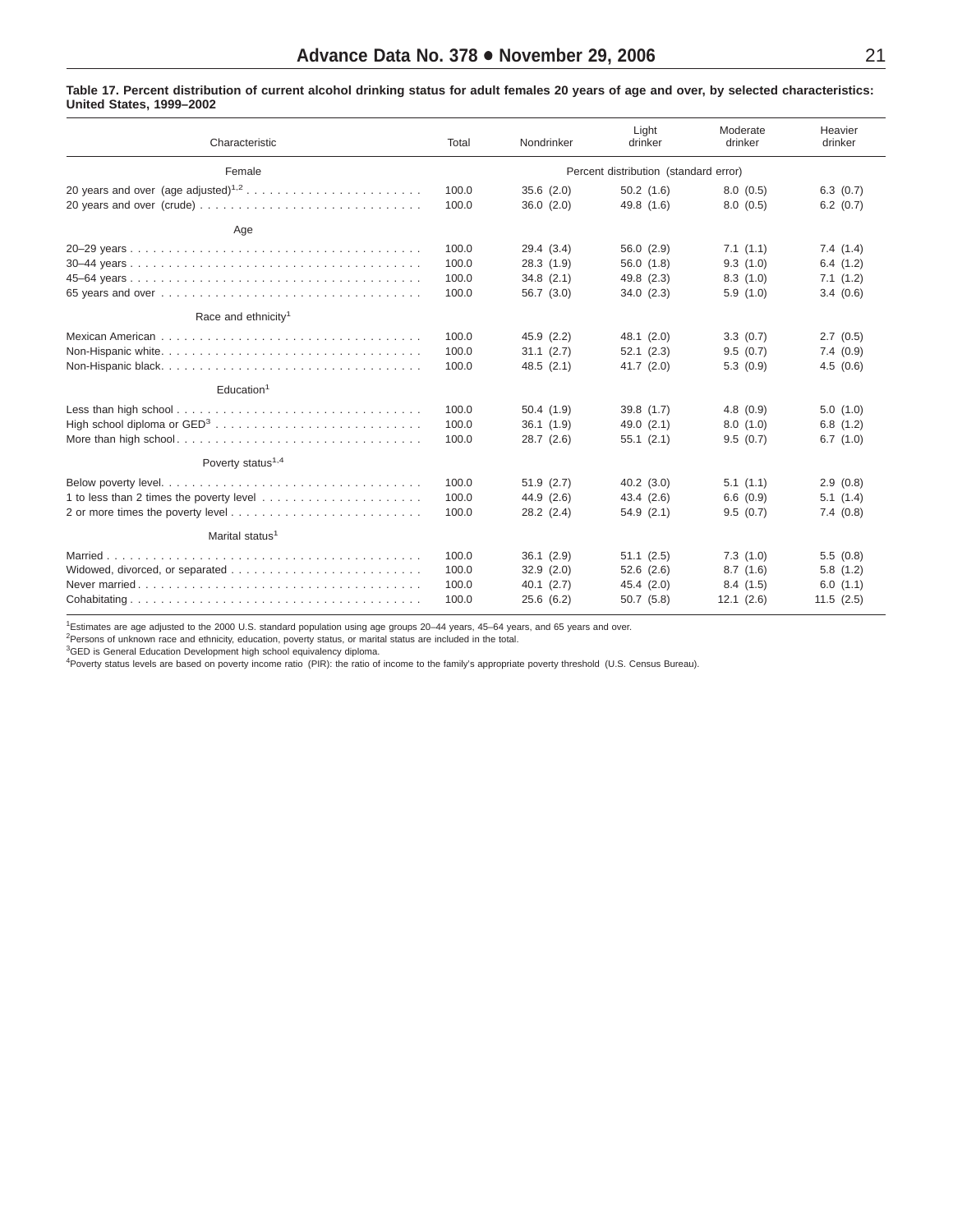<span id="page-21-0"></span>Table 18. Percent of adults 20 years of age and over who had 5 or more drinks in 1 day at least once in the past year, by selected **characteristics: United States, 1999–2002**

|                                 | 5 or more drinks in 1 day         |                   |                  |                   |                    |                   |  |
|---------------------------------|-----------------------------------|-------------------|------------------|-------------------|--------------------|-------------------|--|
| Characteristic                  | <b>Both</b><br>sexes<br>(percent) | Standard<br>error | Men<br>(percent) | Standard<br>error | Women<br>(percent) | Standard<br>error |  |
|                                 | 28.1                              | 0.8               | 40.4             | 1.1               | 16.1               | 0.8               |  |
| 20 years and over (crude)       | 28.0                              | 0.7               | 41.2             | 1.1               | 15.6               | 0.8               |  |
| Age                             |                                   |                   |                  |                   |                    |                   |  |
|                                 | 46.0                              | 2.9               | 62.8             | 3.1               | 28.6               | 3.3               |  |
|                                 | 35.6                              | 1.0               | 50.3             | 1.5               | 20.6               | 1.3               |  |
|                                 | 21.9                              | 0.9               | 32.6             | 1.4               | 11.8               | 1.2               |  |
|                                 | 6.4                               | 0.5               | 12.0             | 1.0               | 2.2                | 0.5               |  |
| Race and ethnicity <sup>1</sup> |                                   |                   |                  |                   |                    |                   |  |
| Mexican American                | 33.1                              | 1.1               | 50.3             | 1.4               | 13.3               | 1.5               |  |
|                                 | 30.0                              | 1.1               | 41.9             | 1.4               | 18.2               | 0.9               |  |
|                                 | 17.8                              | 1.1               | 27.0             | 1.8               | 10.1               | 1.1               |  |
| Education <sup>1</sup>          |                                   |                   |                  |                   |                    |                   |  |
| Less than high school           | 29.6                              | 1.3               | 41.8             | 1.5               | 15.9               | 1.8               |  |
|                                 | 29.3                              | 1.2               | 41.9             | 1.9               | 16.6               | 1.4               |  |
|                                 | 27.2                              | 1.0               | 39.1             | 1.5               | 16.0               | 1.1               |  |
| Poverty status <sup>1,4</sup>   |                                   |                   |                  |                   |                    |                   |  |
|                                 | 25.2                              | 2.1               | 39.6             | 2.9               | 14.9               | 2.4               |  |
|                                 | 26.5                              | 1.4               | 36.5             | 2.1               | 17.4               | 1.5               |  |
|                                 | 29.4                              | 1.1               | 41.5             | 1.3               | 16.3               | 1.0               |  |
| Marital status <sup>1</sup>     |                                   |                   |                  |                   |                    |                   |  |
| Married                         | 24.3                              | 1.1               | 35.9             | 1.5               | 12.7               | 1.0               |  |
|                                 | 28.5                              | 1.7               | 50.7             | 2.8               | 15.9               | 1.7               |  |
|                                 | 33.9                              | 2.4               | 45.1             | 3.1               | 21.0               | 2.7               |  |
|                                 | 38.4                              | 2.2               | 51.0             | 3.3               | 24.3               | 2.6               |  |

<sup>1</sup>Estimates are age adjusted to the 2000 U.S. standard population using age groups 20–44 years, 45–64 years, and 65 years and over.<br><sup>2</sup>Persons of unknown race and ethnicity, education, poverty status, or marital status ar

<sup>3</sup>GED is General Education Development high school equivalency diploma.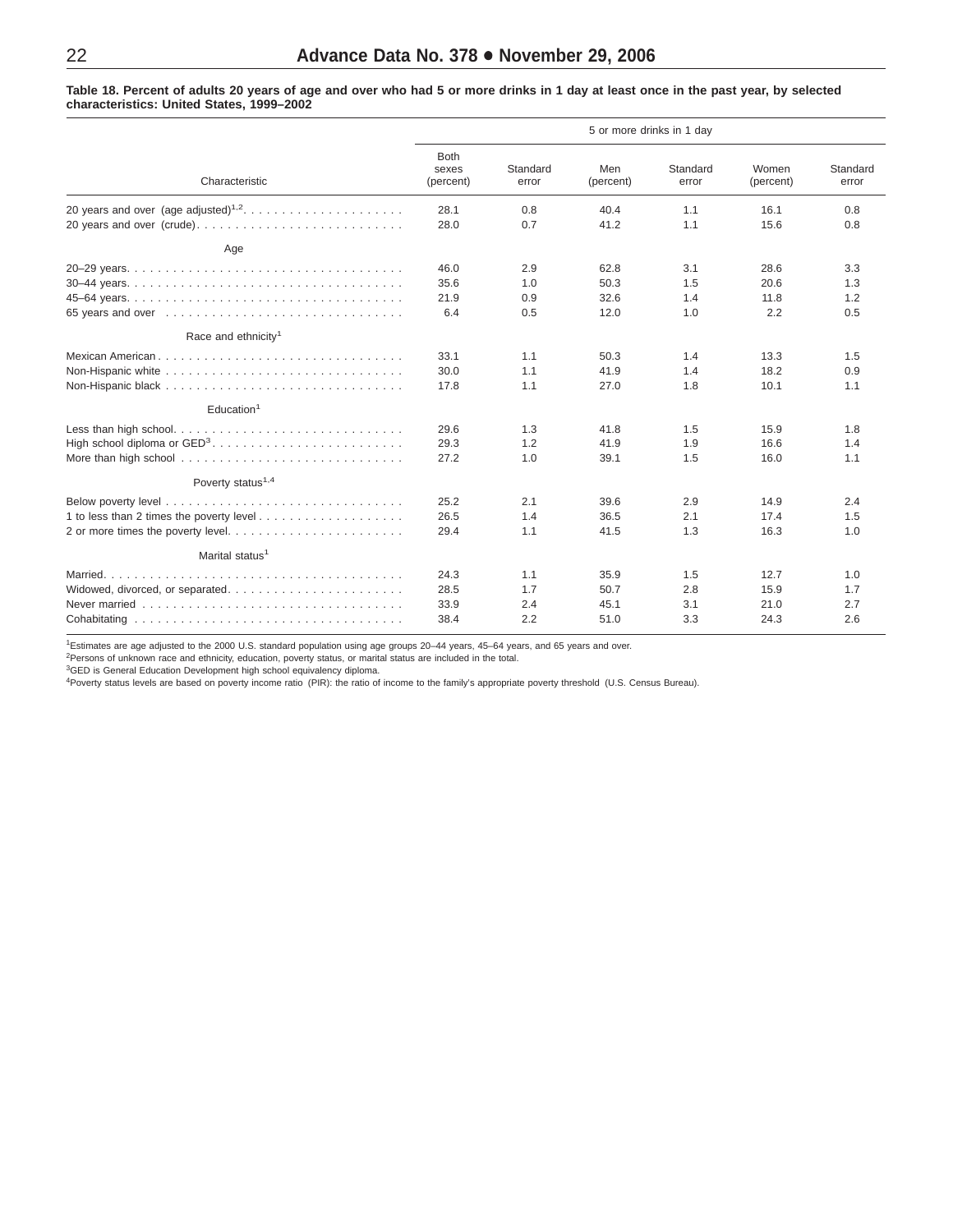<span id="page-22-0"></span>Table 19. Percent of current drinkers who had 5 or more drinks in 1 day at least once in the past year for adults 20 years of age and **over, by selected characteristics: United States, 1999–20025 or more drinks in 1 day**

|                                 | 5 or more drinks in 1 day |                   |                  |                   |                    |                   |  |
|---------------------------------|---------------------------|-------------------|------------------|-------------------|--------------------|-------------------|--|
| Characteristics                 | Both sexes<br>(percent)   | Standard<br>error | Men<br>(percent) | Standard<br>error | Women<br>(percent) | Standard<br>error |  |
|                                 | 38.2                      | 0.7               | 51.4             | 1.0               | 23.4               | 0.9               |  |
|                                 | 40.1                      | 0.8               | 54.2             | 1.1               | 24.4               | 1.0               |  |
| Age                             |                           |                   |                  |                   |                    |                   |  |
|                                 | 59.1                      | 1.8               | 74.1             | 2.1               | 40.5               | 3.4               |  |
|                                 | 46.3                      | 1.2               | 61.4             | 1.7               | 28.8               | 1.6               |  |
|                                 | 31.7                      | 1.5               | 44.7             | 1.6               | 18.1               | 2.1               |  |
|                                 | 12.9                      | 1.1               | 20.6             | 1.8               | 5.2                | 1.2               |  |
| Race and ethnicity <sup>1</sup> |                           |                   |                  |                   |                    |                   |  |
|                                 | 47.4                      | 1.7               | 62.6             | 1.8               | 23.5               | 2.3               |  |
|                                 | 39.3                      | 1.0               | 52.5             | 1.2               | 24.8               | 0.9               |  |
|                                 | 30.0                      | 1.9               | 39.7             | 2.5               | 19.1               | 2.3               |  |
| Education <sup>1</sup>          |                           |                   |                  |                   |                    |                   |  |
| Less than high school           | 45.1                      | 1.5               | 55.4             | 1.7               | 29.4               | 3.2               |  |
|                                 | 40.3                      | 1.4               | 54.4             | 2.1               | 24.5               | 1.9               |  |
|                                 | 35.4                      | 1.0               | 48.8             | 1.4               | 21.6               | 1.2               |  |
| Poverty status <sup>1,4</sup>   |                           |                   |                  |                   |                    |                   |  |
|                                 | 41.2                      | 2.3               | 54.0             | 3.2               | 28.2               | 3.6               |  |
|                                 | 40.3                      | 2.3               | 52.2             | 3.1               | 27.2               | 2.4               |  |
|                                 | 37.5                      | 1.1               | 50.9             | 1.2               | 21.9               | 1.2               |  |
| Marital status <sup>1</sup>     |                           |                   |                  |                   |                    |                   |  |
|                                 | 34.0                      | 1.4               | 46.8             | 1.6               | 19.1               | 1.4               |  |
|                                 | 37.4                      | 2.0               | 61.4             | 2.9               | 21.9               | 2.3               |  |
|                                 | 47.7                      | 3.2               | 59.5             | 3.8               | 31.0               | 3.8               |  |
|                                 | 45.3                      | 2.5               | 57.2             | 3.1               | 30.3               | 3.6               |  |

1 Estimates are age adjusted to the 2000 U.S. standard population using age groups 20–44 years, 45–64 years, and 65 years and over.

<sup>2</sup>Persons of unknown race and ethnicity, education, poverty status, or marital status are included in the total.<br><sup>3</sup>GED is General Education Development high school equivalency diploma.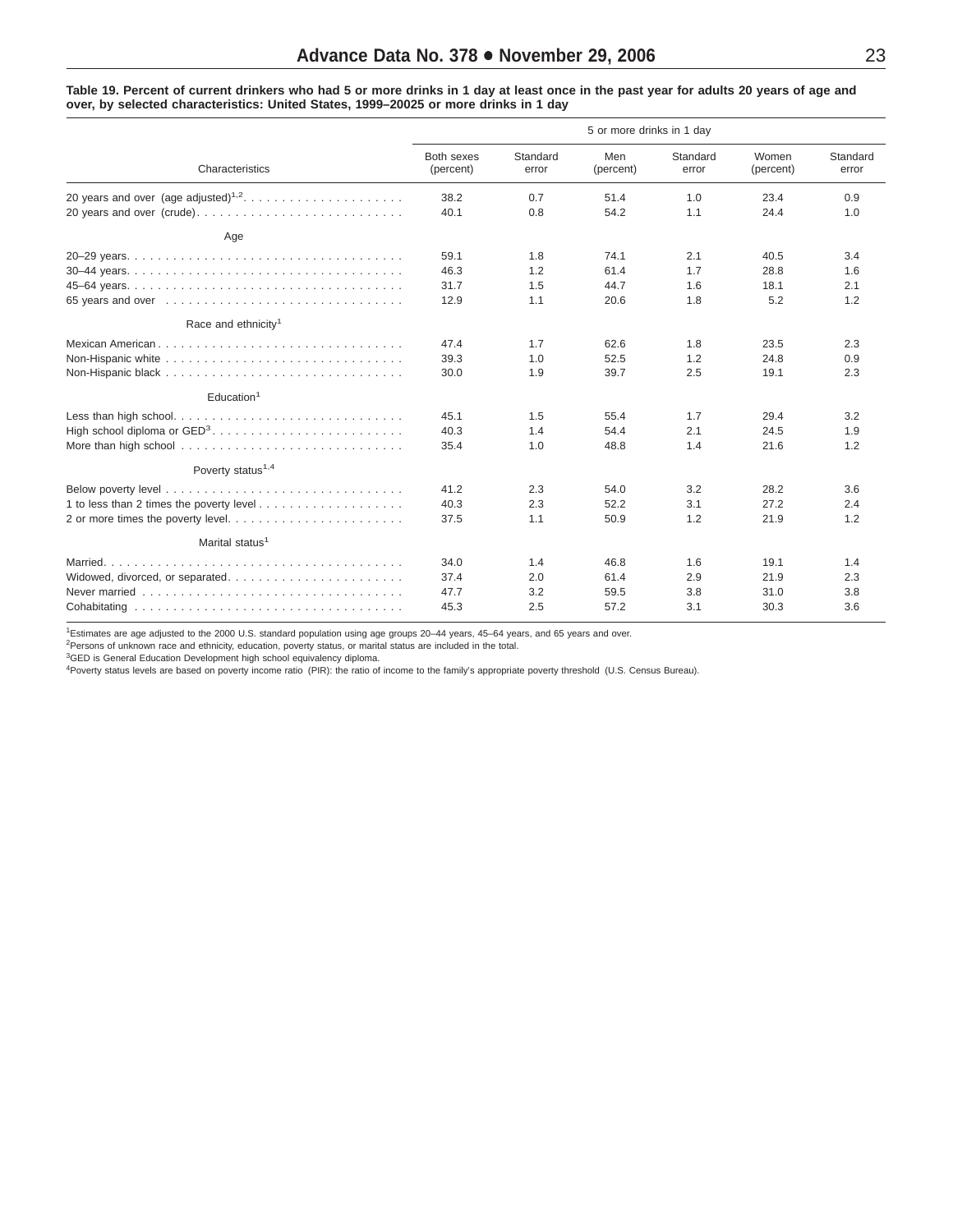### **Technical Notes**

### **Definitions of selected terms:**

### **Smoking and tobacco use:**

*Lifetime smoking status: Never smokers*—Never smoked a cigarette or smoked fewer than 100 cigarettes in their lifetime.

*Former smokers*—Smoked at least 100 cigarettes in their lifetime, but did not currently smoke; *Current smokers* had 100 cigarettes in their lifetime and currently smoked every day or some days.

*Current smoking status: Nonsmoker*—Currently do not smoke cigarettes (includes former smokers and never smokers).

*Daily smoker*—Currently smoke every day.

*Nondaily smoker*—Currently smoke some days.

*Age first smoked cigarettes*—Age first started to smoke cigarettes regularly (asked of participant who said yes to having smoked at least 100 cigarettes in their entire life).

*Usual number of cigarettes smoked*—Daily smokers were asked how many cigarettes, on average, they smoked in a day. Nondaily smokers were asked on the days that they smoked in the past 30 days, how many cigarettes they smoked. Nondaily smokers who had not smoked in the past 30 days were excluded. The mean number of cigarettes smoked and the distribution of the number of cigarettes smoked, less than 20 cigarettes or 20 or more cigarettes, is presented.

*Cigar use*—Used cigars at least 20 times in life and currently use every day or some days.

*Spit tobacco use*—Used snuff or chewing tobacco at least 20 times in life and currently use every day or some days.

### **Alcohol use:**

*Lifetime alcohol drinking status: Lifetime abstainer*—Had less than 12 drinks in lifetime; former drinker had 12 or more drinks in lifetime and none in the past year; current drinker had 12 or more drinks in lifetime and 1 or more drinks in the past year.

*Current drinking status: Nondrinkers*—Had no drinks in the past year, including former drinkers and lifetime abstainers; light drinkers had an average of 3 drinks or less per week; moderate drinkers had an average of more than 3 drinks, and up to 14 drinks per week if male, or more than 3 drinks and up to 7 drinks per week if female; heavier drinkers had an average of more than 14 drinks per week if male or an average of more than 7 drinks per week if female (9,15). The average number of drinks per week was calculated as follows: ((#days per year)\*(#drinks per day)/365)\*7.

*Five or more drinks in one day in the past year*—Current drinkers were asked how many days in the past year they had five or more drinks of any alcoholic beverage. Estimates are presented as percent of all adults and of current drinkers.